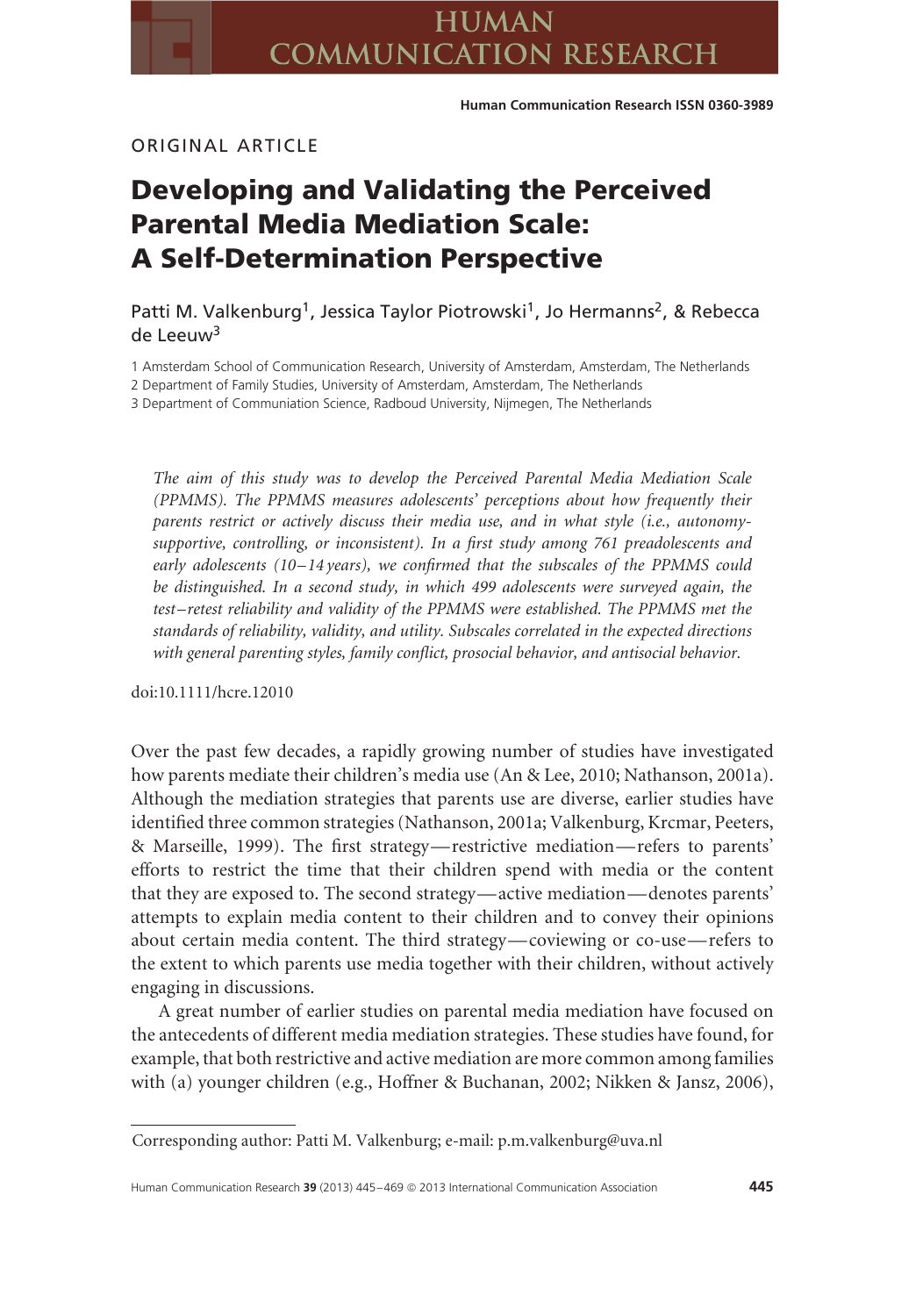(b) negative beliefs about media and their effects on children (Austin, Bolls, Fujioka, & Engelbertson, 1999; Nathanson, 2001a), and (c) an open family communication style (An & Lee, 2010; Buijzen & Valkenburg, 2005).

Other studies have focused on the effectiveness of parental mediation strategies. These studies have shown, for example, that active mediation can increase desirable media effects, such as learning from educational media (Huston & Wright, 1994; Salomon, 1977) and attitudes toward art and culture (Valkenburg, Krcmar, & De Roos, 1998), or reduce undesirable ones, including media-induced aggression (Nathanson, 2004), fear responses (Wilson & Weiss, 1991), parent–child conflict (Buijzen & Valkenburg, 2005), and alcohol use (Austin, Pinkleton, & Fujioka, 2000).

Although the parental mediation literature has been burgeoning in the past few decades, there are three gaps in this literature that still need to be filled. First, despite the fact that digital technologies (e.g., computer games and the Internet) have become fixtures in adolescents' lives, the majority of parental mediation studies have predominantly focused on television. Although there are many attempts to investigate parental mediation of computer games and the Internet (e.g., Lee & Chae, 2007; Livingstone & Helsper, 2008), there is, to our knowledge, no study that covered parental mediation in the broader context of children's media use (i.e., television, movies, computer games, and the Internet). An important reason for this omission may be that there is as yet no reliable and valid scale that covers parental mediation of a broader range of media. To create and validate such a scale was the first aim of this study.

Second, most studies on the antecedents and effectiveness of parental mediation are conducted among children younger than 12. One possible reason for the relative scarcity of research among adolescents is that researchers believe that parents lose their influence on children when they enter adolescence. Hence, investigating parental mediation efforts may be less valuable in this period (Nathanson, 2001b). Another explanation might be that it is more difficult to investigate parental mediation among adolescents because of a lack of suitable self-report scales for this age group. Most parental mediation studies, especially those dealing with younger children, have relied on parent reports. However, parents and children often do not agree on the prevalence and effectiveness of parental mediation (Austin, 1993; Byrne & Lee, 2011), and scales that are created for parents do not necessarily translate to adolescents. The creation of a scale tailored to adolescents was this study's second aim.

A third and final gap in the literature is that we do not yet know enough about the effectiveness of different parental mediation strategies in adolescence. This scarcity of knowledge is most evident when it comes to restrictive mediation in the newer media environment. For example, parental restriction of online activities has sometimes been shown effective in reducing online risks (Livingstone & Helsper, 2008) and sometimes not (Lee & Chae, 2007, 2012; Mesch, 2009). A plausible explanation for this inconsistency is that parental attempts to influence adolescents' media use may lead to psychological reactance, that is, an aversive affective reaction toward regulations that intrude into one's perceived freedom (Brehm & Brehm, 1981). A normal part of adolescent development is to reject the opinions of parents and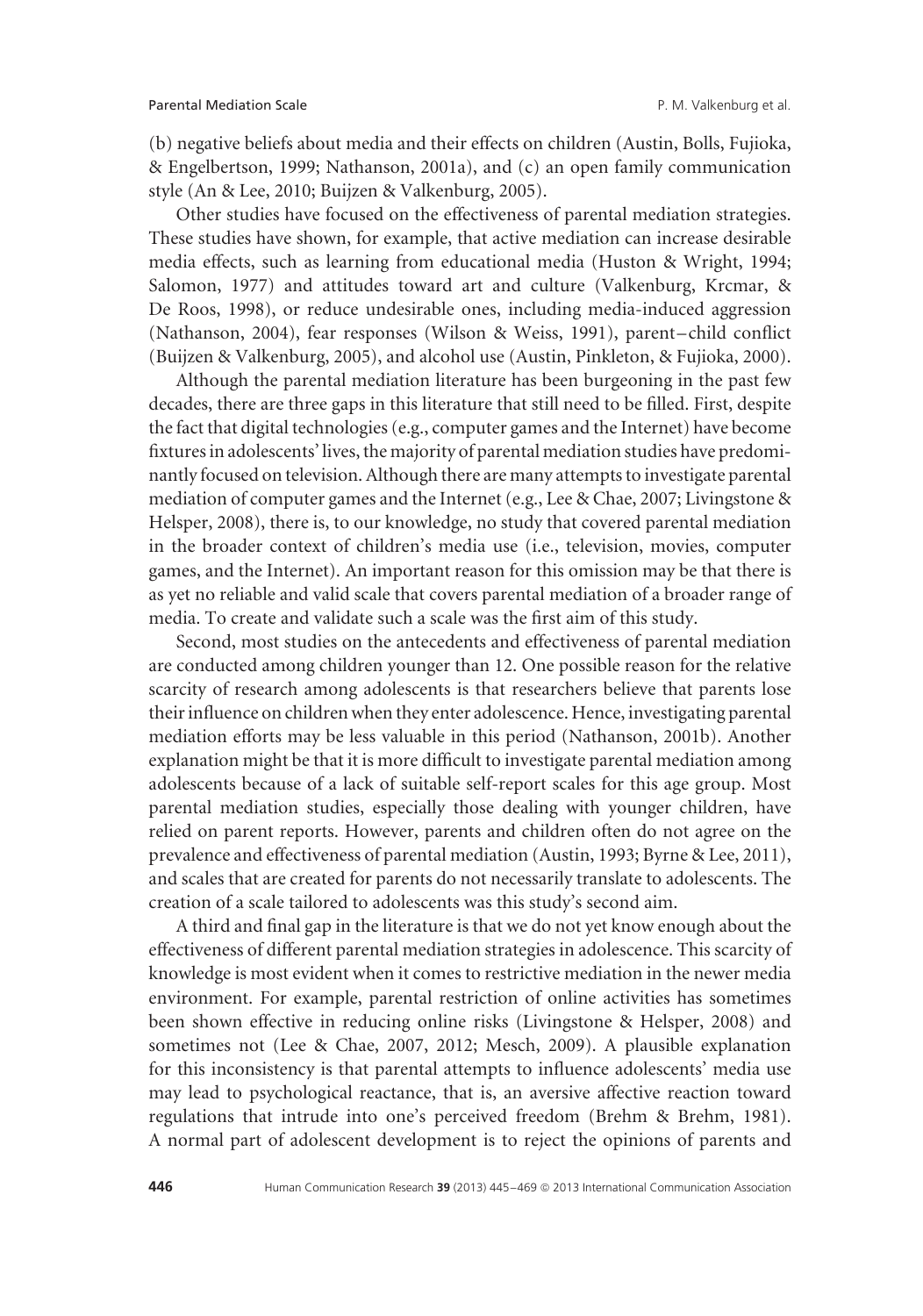other authority figures in an effort to gain independence (Nucci, 2007; Smetana, 1995). However, the likelihood of potential reactance effects strongly depends on the communication strategy that is used (e.g., Byrne & Lee, 2011).

Reactance can be minimized or even avoided if the restriction occurs in an open, autonomy-supportive style, and it can be stimulated when the restriction occurs in an inconsistent or controlling way (Byrne & Lee, 2011; Deci & Ryan, 2000; Soenens, Vansteenkiste, & Niemiec, 2009). Earlier studies on parental mediation have asked parents or children to indicate the *frequency* with which restrictive and active mediation strategies occurred. None of these studies have attempted to investigate the *style*in which the parental mediation strategy occurred. The final aim of our study was to address this gap in the literature by creating a scale that not only measures *how often* parents restrict or actively discuss their children's media use but also *how* they apply these mediation strategies (Darling & Steinberg, 1993).

#### **The Perceived Parental Media Mediation Scale**

The aim of this study was to develop a new self-report scale to measure adolescents' perceptions of parental mediation, the Perceived Parental Media Mediation Scale (PPMMS). The PPMMS attempted to cover TV programs, movies, digital games, and the Internet. It focused on two parental mediation styles, restrictive and active mediation. The third style—coviewing or co-use—was not included for two reasons. First, the effectiveness of coviewing or co-use is less convincingly demonstrated than that of the other two mediation styles (Nathanson, 1999, 2001a). Second, although parents and children can easily coview a TV program or a movie without active parent–child discussion, shared use of digital media (e.g., computer games and the Internet) without any discussion is less likely, not in the least because of physical constraints (e.g., small screen and the necessity to share a mouse; Livingstone & Helsper, 2008). Therefore, we believe that it is difficult to conceptualize co-use as a distinct media mediation style in the newer media environment.

In the PPMMS, restrictive mediation was defined as the frequency with which parents restrict the time that their children spend with media and certain content that they are exposed to (Valkenburg et al., 1999). Active mediation was defined as the frequency with which parents explain media content (e.g., the unrealistic character of fiction) and convey opinions about content they deem unsuitable for their children (Valkenburg et al., 1999).

The development of the PPMMS was inspired by several theories of parenting and human development, most importantly self-determination theory (SDT; Ryan & Deci, 2000). SDT was chosen because this theory on motivation has straightforward predictions about the parental strategies that can facilitate or forestall children's intrinsic motivation and their internalization of norms and rules (Grolnick, 2003; Joussemet, Landry, & Koestner, 2008). Such clear predictions are particularly important in adolescence, because adolescents, in their search for psychosocial autonomy, are more likely than any other age group to reject externally enforced norms and rules.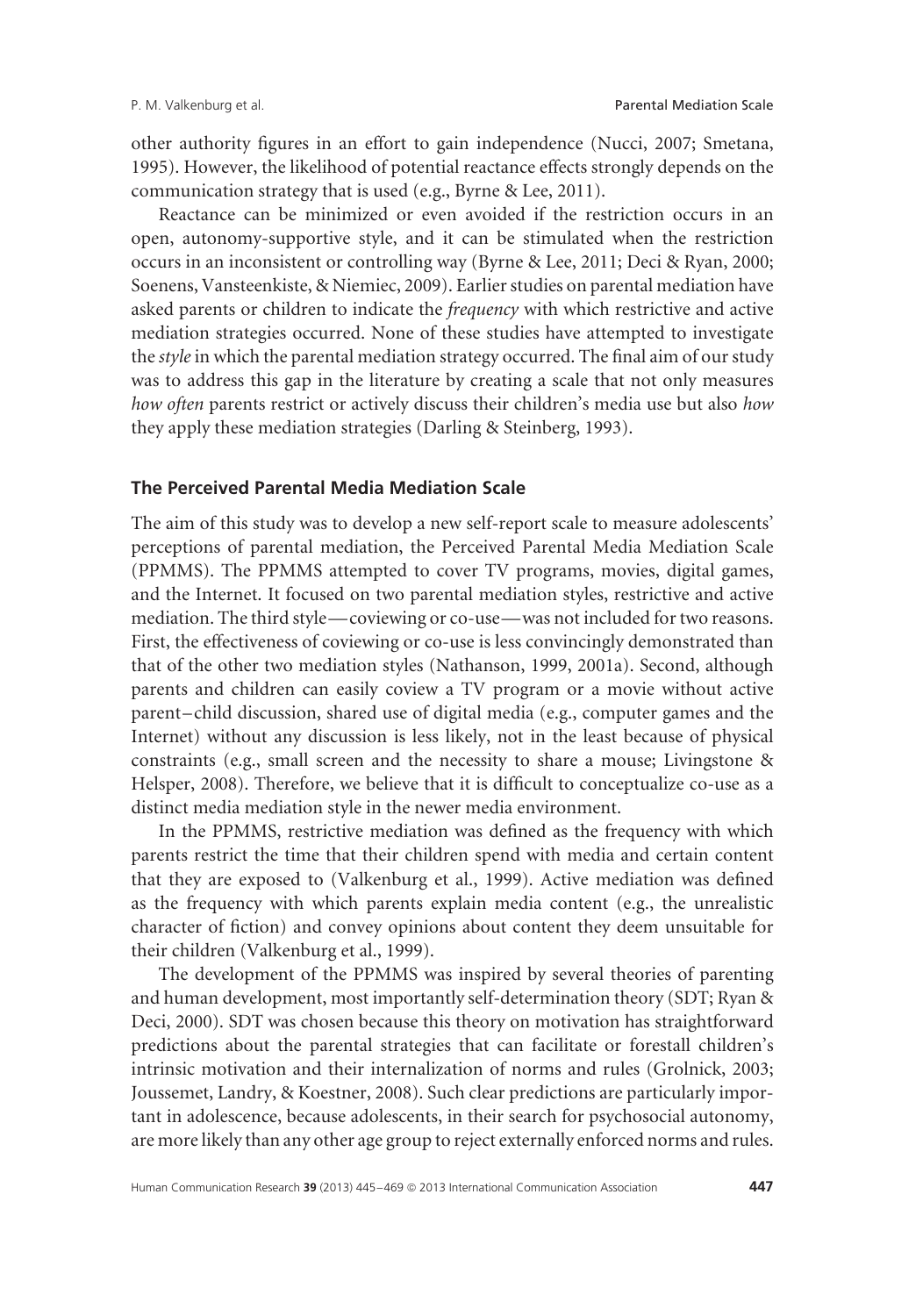Parental mediation of adolescents' media use is more difficult than the regulation of behaviors in other domains. According to social domain theory (Smetana, 1995), the effectiveness of parental rule making is greatly influenced by the degree to which adolescents consider the authority of parents to be legitimate. In some domains, such as the moral (e.g., stealing and lying) or the conventional domain (e.g., not doing assigned chores and cursing), adolescents typically perceive parental authority and interventions as legitimate. However, as they grow older, they increasingly perceive parental interventions in the personal domain (e.g., friendships, clothes, and media use) as illegitimate (Smetana, 1995; Soenens et al., 2009). Personal domain issues typically deal with individual preferences and choices rather than with generally accepted norms of right and wrong (Nucci, 2007). As a result, adolescents less automatically accept parental authority regarding such issues (Smetana, 1995).

In their search for a firm, adult identity, adolescents are particularly interested in identity-related information about, for example, dating, sexuality, humor, and ways to cope with interpersonal problems. They are highly sensitive to the judgments of peers and typically experience uncertainty about how to behave in social situations. To learn social lessons on how to behave, they often rely on entertainment media and the Internet (e.g., Valkenburg, 2004; Valkenburg & Peter, 2011). Part of their search for autonomy is to test rules and limits and, therefore, they are typically interested in media entertainment that portray irreverent behavior, disregard of authority, and types of humor based on taboos and disgust (Valkenburg, 2004). These developmentally induced preferences often do not match with the prevailing norms in the family and, therefore, necessitate parental mediation strategies.

Choosing effective parental media mediation strategies is critical. After all, if adolescents perceive their parents' media mediation efforts as illegitimate, these efforts may—because of reactance effects—boomerang, that is, they may cause an increase rather than a decrease in the very behavior that is influenced (Brehm & Brehm, 1981). The PPMMS was developed to measure parental media mediation strategies that may circumvent such reactions (Byrne & Lee, 2011) and promote internalization of parental norms and rules. In earlier studies, investigators assumed that active mediation was more effective than restrictive mediation in reducing negative and stimulating positive media effects (e.g., Fujioka & Austin, 2003). In this study, we assume that both restrictive and active mediation can be effective, but only if the mediation is (a) autonomy-supportive, (b) without overt or covert control, and (c) consistent.

#### **Autonomy-supportive media mediation**

Of all theories that have attempted to understand parenting, SDT (Deci & Ryan, 2000) has placed the most emphasis on autonomy support in parenting. SDT considers autonomy, the perceived experience of volition in one's choices and behaviors, as a central condition necessary for human development (Soenens et al., 2009). One important postulate of SDT is that children, through familial socialization, gradually acquire, accept, and endorse the values and demands in society. Another postulate is that children are more likely to internalize such values and demands (i.e., make them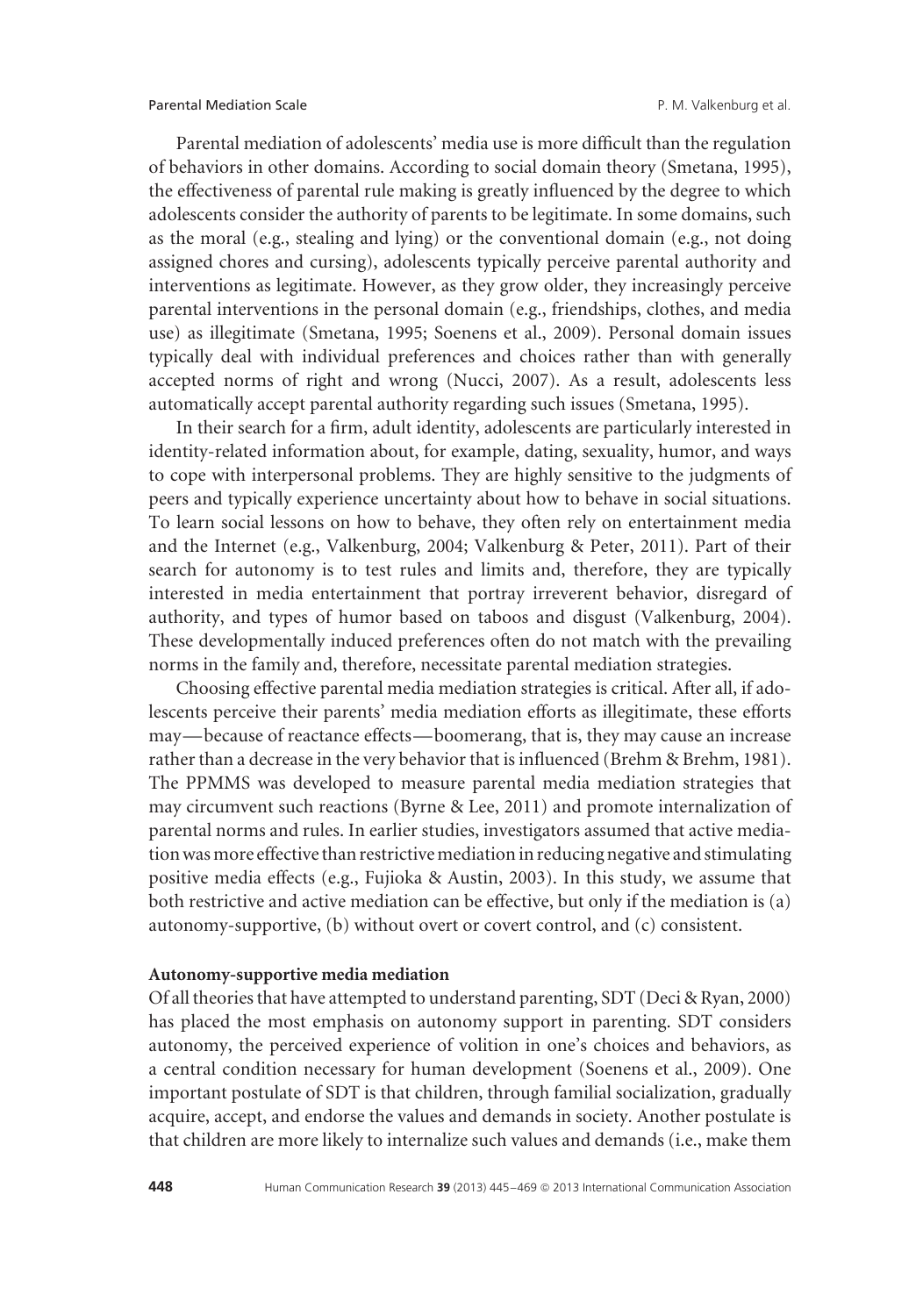their own) when these are transmitted in an autonomy-supportive way rather than by forcing compliance (Grolnick, Deci, & Ryan, 1997). Although parents may force their children to carry out certain tasks, the genuine and long-term goal for their children is to carry out these tasks volitionally (Grolnick et al., 1997).

SDT considers the internalization of values, demands, and rules as an active, gradual process in which external forces are progressively transformed and integrated into a coherent self (Deci & Ryan, 2000). If internalization is optimal, external forces are gradually perceived as voluntary accepted entities that are congruent with the adolescent's self. However, this internalization process does not automatically function optimally. There are many activities that adolescents have to do that are not intrinsically interesting or enjoyable and, therefore, not likely to occur spontaneously (Grolnick et al., 1997). Most of these behaviors are, at least initially, externally motivated (e.g., to please their parent or avoid sanctions). As a result, SDT assigns an important role to the family in affecting the process of internalization through autonomy-supportive parenting (Soenens et al., 2009). The critical idea behind autonomy-supportive parenting is that a parent offers children structure and guidance, but is also willing to respect their children's choice when they are developmentally mature enough to make choices (Grolnick et al., 1997). A parent who supports their child's autonomy (a) takes their child's feelings and perspective seriously, (b) provides a convincing rationale for behavioral requests and rule makings, and, (c) if possible, encourages initiatives and offer choices (Joussemet et al., 2008).

A large body of evidence has shown that an autonomy-supportive parenting style, characterized by mutually contingent, sensitive, and responsive interactions with children, is associated with better social adjustment (e.g., Pettit, Bates, & Dodge, 1997). In the PPMMS, we attempted to transfer this knowledge about general autonomy-supportive parenting to media-specific parenting. We define autonomysupportive media mediation as parents' restriction or active discussion about media in which a rationale is provided and in which the perspective of the adolescent is taken seriously. On the basis of theories and results found for general autonomysupportive parenting, we expected that both autonomy-supportive restrictive and autonomy-supportive active mediation stimulate internalization of the requested rules and behaviors and, thereby, circumvent psychological reactance.

Autonomy-supportive parenting is especially important in the case of mediaspecific parenting. As discussed, adolescents consider media as a part of their personal domain (Smetana, 1995). Therefore, parental interventions in this domain may easily lead to reactance effects. Because reactance manifests itself through adolescents' attempts to restore their freedom (Brehm & Brehm, 1981), it is likely to disturb family communication. Therefore, we expected autonomy-supportive restrictive and autonomy-supportive active mediation to be negatively related to family conflict and antisocial behavior of adolescents, and positively to their prosocial behavior. Finally, we expected autonomy-supportive restrictive and autonomy-supportive active mediation to be positively related to a general autonomy-supporting parenting style.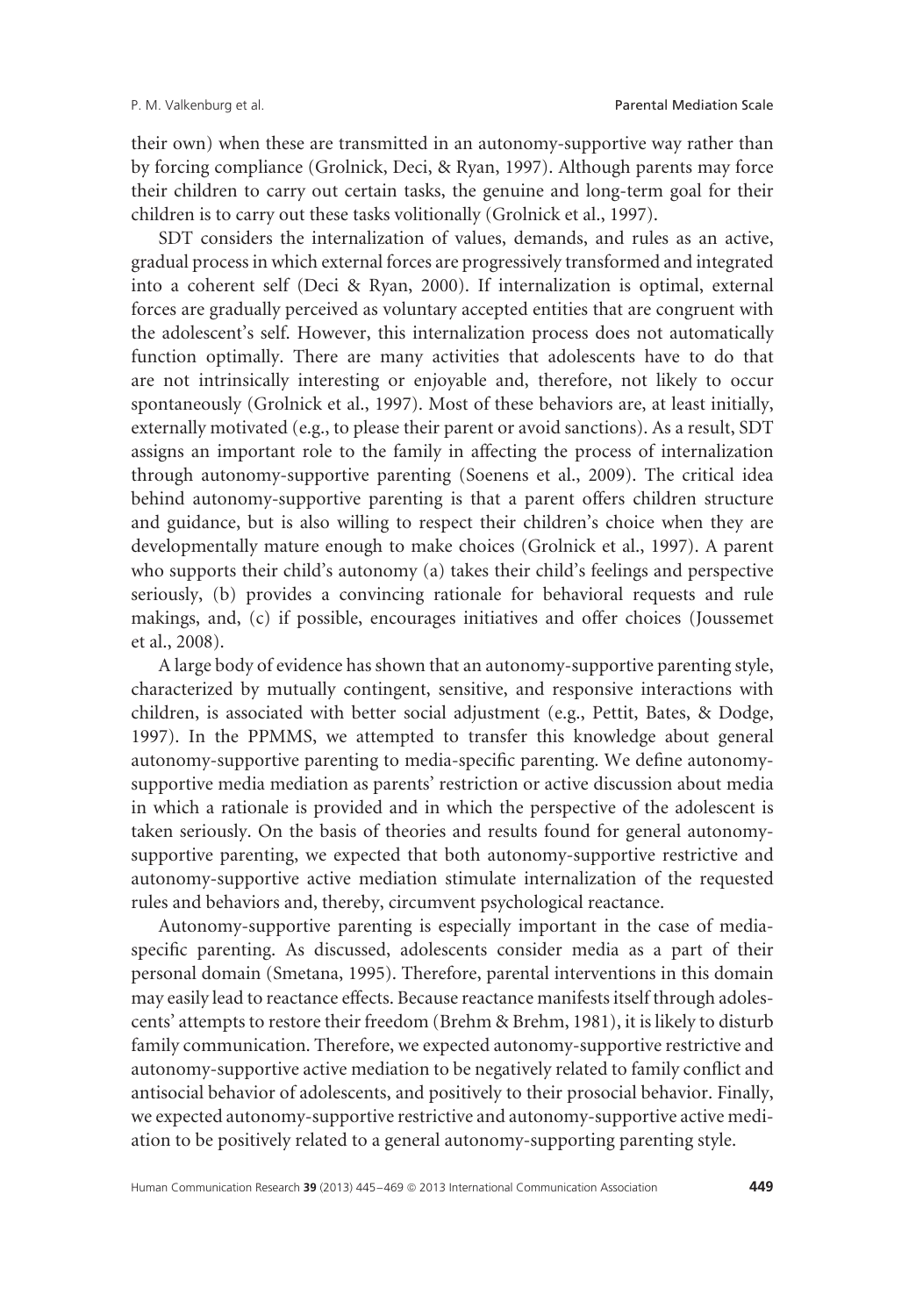#### **Controlling media mediation**

In contrast to being autonomy-supportive, parents can also provide structure to their children in a controlling way. In such a parenting context, children are pressured to think, feel, or behave in particular ways, which is intrusive of adolescents' thoughts, feelings, and development of the self (Ryan, 1982). Parental control is believed to result in reactance effects and nonoptimal forms of internalization. Two general types of control can be distinguished, overt and covert control. Overt control refers to parental strategies such as threatening to punish or withdrawing privileges. Covert control involves more insidious strategies, such as the induction of guilt or shame or the instilling of anxiety in the adolescent, which is consistent with the concept of psychological control (Barber & Harmon, 2002; Soenens et al., 2009).

In this study, overtly controlling restriction was defined as parents' attempts to forbid or restrict media use by getting angry or threatening to punish the child. Covertly controlling restriction was defined as parents' attempt to forbid or restrict media by communicating their disappointment or instilling guilt in the adolescent. For active mediation, which involves parent–child discussions, we did not distinguish between overtly and covertly controlling mediation because it is unlikely that parents threaten their children with punishment or instill guilt and anxiety to convince them about their opinions. We defined controlling active mediation as parent–child discussions in which the opinions of adolescents do not count and are not respected. We expected all types of controlling media mediation to be positively related to controlling parenting styles and family conflict (Barber & Harmon, 2002). We also expected that these types of media mediation are positively related to adolescents' antisocial behavior and negatively to their prosocial behavior.

#### **Inconsistent media mediation**

Inconsistent parenting can lead to several undesired consequences. It can increase reactance among adolescents to follow the rules or change behavior (Gardner, 1989). It may stimulate parent–child conflict and is an important contributor to problem behavior (Gardner, 1989). Enduring inconsistent parenting may eventually lead to a so-called reinforcement trap or coercive circle where short-term acquiescing and avoidance of conflict by permissive behavior is bought at the expense of adolescents' long-term adjustment to behavioral norms (Patterson, 1979). In this study, inconsistent parental mediation focused on inconsistent restriction, which we defined as parents' tendency to be erratic and unpredictable in their restriction of the time that their children spend with media or the content to which they are exposed. We expected inconsistent restrictive mediation to be positively associated with general inconsistent parenting, family conflict, and antisocial behavior and negatively with prosocial behavior.

#### **The current study**

The aim of this study was to create a Parental Media Mediation Scale for adolescents who met the criteria of reliability (i.e., internal consistency and test–retest reliability),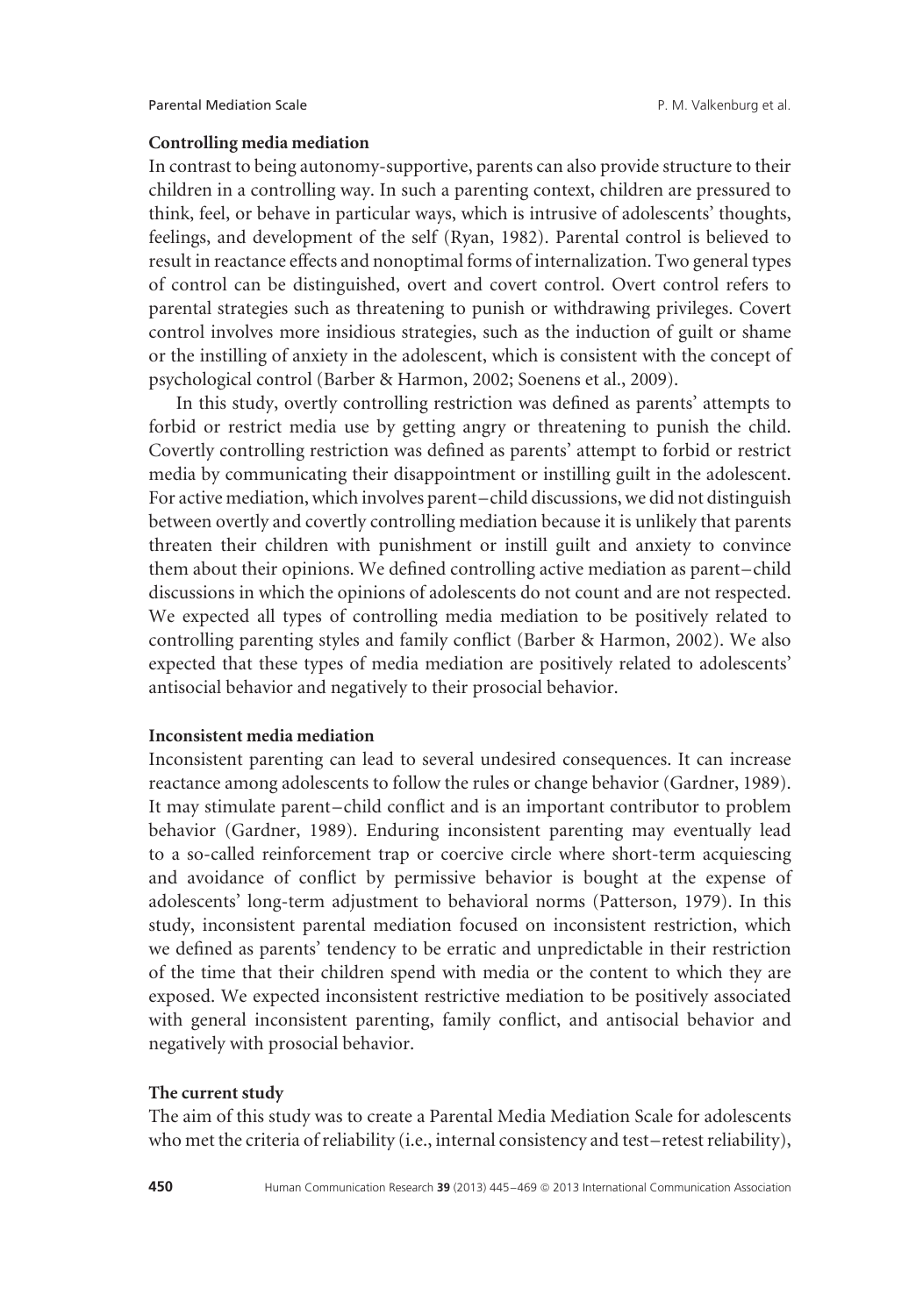validity (i.e., cross-population and construct validity), and utility (i.e., a reliable and valid scale with the smallest number of items in order to minimalize the burden on respondents). The PPMMS was inspired by a scale developed by Soenens et al. (2009) to measure adolescents' perceptions about their parents' prohibition of certain friendships.

Following Soenens et al. (2009), we first presented adolescents with a number of items to investigate the *frequency w*ith which their parents restrict or actively discuss their media use (e.g., ''How often do your parents forbid you to watch certain programs?''). We refer to the items in these frequency scales as the main items. Directly following each of these main items, adolescents were asked: ''If your parents would do this, how would they discuss this with you?'' We then presented adolescent with follow-up items tapping into the style of mediation (i.e., autonomy-supportive, overtly controlling, covertly controlling, and inconsistent). The Appendix of this article shows how the main and follow-up items for restrictive and active media mediation were presented to the adolescents.

We expected stronger correlations with the validation constructs for autonomysupportive, controlling, and inconsistent mediation (i.e., the follow-up scales) than for the main restrictive and active mediation scales. In our view, a plausible reason for the inconsistent results in earlier parental mediation studies might be that the *frequency* items have not been interpreted in a consistent manner. For example, when asked to report their perceptions about the frequency of parental restriction, some adolescents may envision an autonomy-supportive restrictive style, whereas others may imagine a controlling or inconsistent restrictive style. Mixing up these diverging perceptions of restrictive mediation into one overall frequency scale may have led to insensitive scales and, possibly, invalid correlations with other constructs.

The PPMMS was created in two steps. In a first survey study among 761 preadolescents and early adolescents, we investigated whether the two main scales (i.e., the frequency of restrictive mediation and active mediation) and the follow-up scales (the styles of restrictive and active mediation) clustered into subscales. In a second study, in which 499 of the adolescents of the original sample were surveyed again, we optimized the PPMMS (e.g., replaced the items that did not optimally load on the intended factors) and investigated its cross-population validity, construct validity, and test–retest reliability.

### **Method**

#### **Sample**

After receiving approval from the sponsoring institution's Institutional Review Board, a large, private survey research institute in the Netherlands (TNS-NIPO) collected the data. Adolescents were recruited through TNS-NIPO's existing online panel (approximately 60,000 households) that is representative of the Netherlands. In January 2012, 761 adolescents between the ages of 10 and 14 years participated in an online survey (50% boys and 50% girls; *M* age = 11.88, *SD* = 1.45). In May 2012,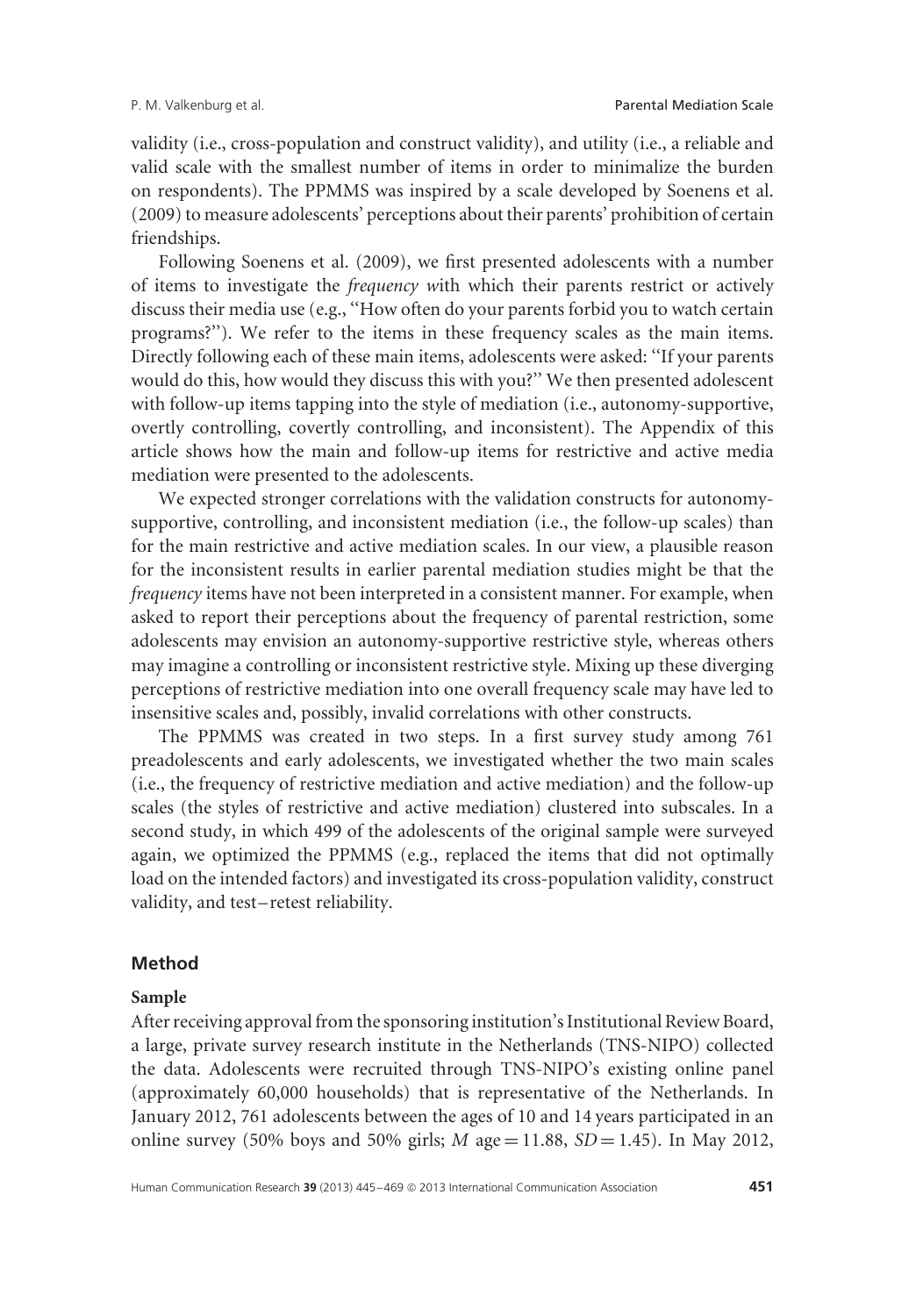we recontacted all respondents who had fully completed the wave 1 survey (i.e.,  $N = 673$ ). Of the recontacted sample, 499 agreed to participate in a second survey (i.e., 74% recontact agreement; 52% boys and 48% girls; *M* age = 11.87, *SD* = 1.45). To compensate the participating families for their time and effort, families were given bonus points that could be used for a variety of prizes provided by the survey company.

#### **The PPMMS**

In wave 1, we presented adolescents with 12 main items: 5 restrictive and 7 active mediation items. The main items were based on Valkenburg et al.'s (1999) parental television mediation scale as well as a measure used by Sargent et al. (2004) to capture parental strictness on movie viewing. The restrictive main items measured adolescents' perception of the frequency with which their parents restrict their *time* spent with media and the *content* they are exposed to. The active mediation main items measured adolescents' perceptions about how often their parents explain things in the media and how often their parents convey their opinions about the content of media. Response categories for the main items were (1) never, (2) almost never, (3) sometimes, (4) often, and (5) very often.

Directly after each main item, we presented adolescents with the follow-up items to identify *how* their parents restrict or actively mediate their media use, worded as follows: ''And if your parents would tell you this (e.g., that you are not allowed to play computer games that are meant for older children), how would they discuss this with you?'' Each main restriction item was followed by four items to identify the extent to which parental restriction for the specific behavior was (a) autonomy-supportive (e.g., My parents would explain to me why it is better to not play those games or My parents would try to understand why I want to play these games), (b) overtly controlling (e.g., My parents would become angry if I still want to play those games), (c) covertly controlling (e.g., My parents would become disappointed if I still want to play those games), or (d) inconsistent (e.g., Although my parents say that I am not allowed to play those games, I know that after I while I can play those games again). Each main active mediation item was followed by two items to identify whether active mediation was controlling (e.g., My parents would think they are right and I cannot do anything to change that) or autonomy-supportive (e.g., My parents would be curious to know about how I feel about this). Response categories for the follow-up items were (1) not true at all, (2) not true, (3) neutral, (4) true, and (5) completely true. The exact procedure of administering the main and follow-up items can be found in the Appendix.

#### **Procedure and approach**

The PPMMS had to meet the standards of reliability, utility, and validity. The reliabilities of our scales were investigated by using the alpha coefficient (Cronbach, 1951) to assess internal consistency and test–retest reliabilities for the items that were administered in both wave 1 and wave 2. To meet the standard of utility, we used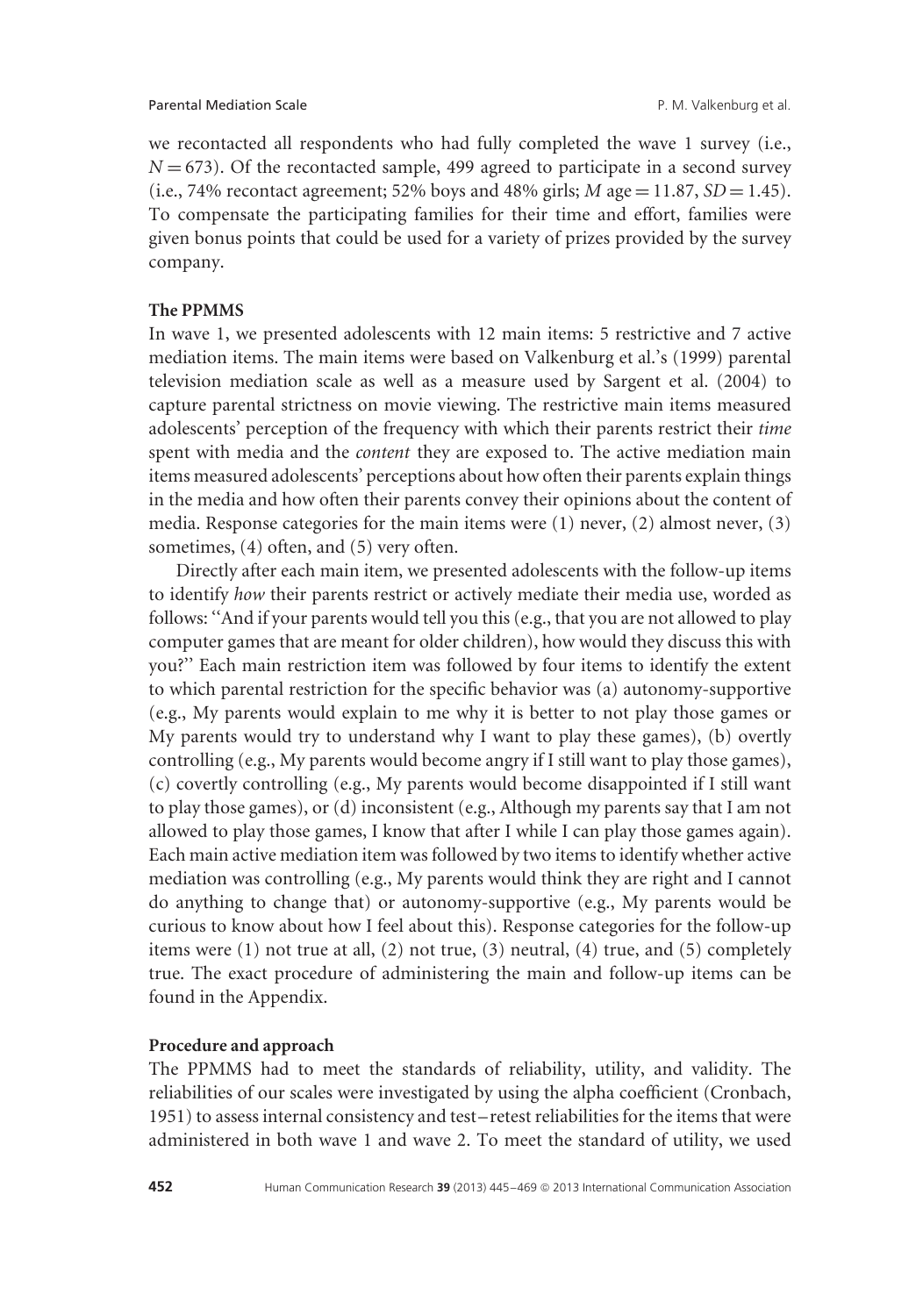factor analyses in wave 1 and wave 2 to arrive at restrictive and active mediation scales that preferably consisted of no more than four items each. Minimizing the number of main items was especially important given that each main item had several follow-up items associated with it.

To investigate the cross-population validity, we followed a procedure described by Noar (2003) in which we assessed whether the hypothesized dimensional structure of the PPMMS held for two random subsamples of adolescents. Lastly, to assess construct validity, we investigated how the PPMMS subscales correlated with constructs that we expected to be related to the PPMMS. Therefore, we included measures of general parenting styles (autonomy-supportive parenting, parental rejection, and chaotic parenting), family conflict, prosocial behavior, and antisocial behavior.

#### **Construct validity measures**

#### *General parenting styles*

To measure general parenting styles, we used three subscales from the Motivation Model of Parenting (Skinner, Johnson, & Snyder, 2005): the autonomy-supportive (three items), chaos (three items), and rejection (four items) subscales. The autonomy-supportive scale reflects a parenting style that encourages freedom of expression and action (e.g., ''My parents accept me for myself''). The chaos scale reflects an inconsistent and erratic parenting style (e.g., ''When my parents make a promise, I don't know if they will keep it''). Rejection items reflect hostility and harsh parenting (e.g., "My parents make me feel like I'm not wanted"). Response categories were (1) never, (2) almost never, (3) sometimes, and (4) often. Internal consistency for each subscale was sufficient ( $\alpha_{AS} = .62$ ,  $\alpha_{CH} = .62$ , and  $\alpha_{RE} = .77$ ). For each subscale, item scores were averaged to create scale scores  $(M_{AS} = 3.69,$  $SD = 0.41$ ;  $M<sub>CH</sub> = 1.91$ ,  $SD = 0.64$ ; and  $M<sub>RE</sub> = 1.47$ ,  $SD = 0.57$ ).

#### *Family conflict*

Five items selected from the conflict subscale of the Family Environment Scale (FES; Moos & Moos, 1994) to measure family conflict. These items were available in a validated Dutch translation of the FES (Jansma & Coole, 1996). Respondents were asked to indicate how often certain behaviors occur at home. The behaviors in this family conflict scale are as follows: (1) family members criticize each other, (2) family members hit each other, (3) verbal fights occur in family, (4) family members curse, and (5) family members become so angry they start throwing things. Response categories were (1) never, (2) almost never, (3) sometimes, and (4) often. The scale demonstrated acceptable psychometric properties. Item scores were averaged to create scale scores ( $\alpha = .78$ ,  $M = 2.04$ ,  $SD = 0.55$ ). Higher scores indicated more family conflict.

#### *Prosocial behavior*

We used the five-item measure of prosocial behavior from the Strengths and Difficulties Questionnaire (SDQ; Goodman, 1997) to assess the amount of prosocial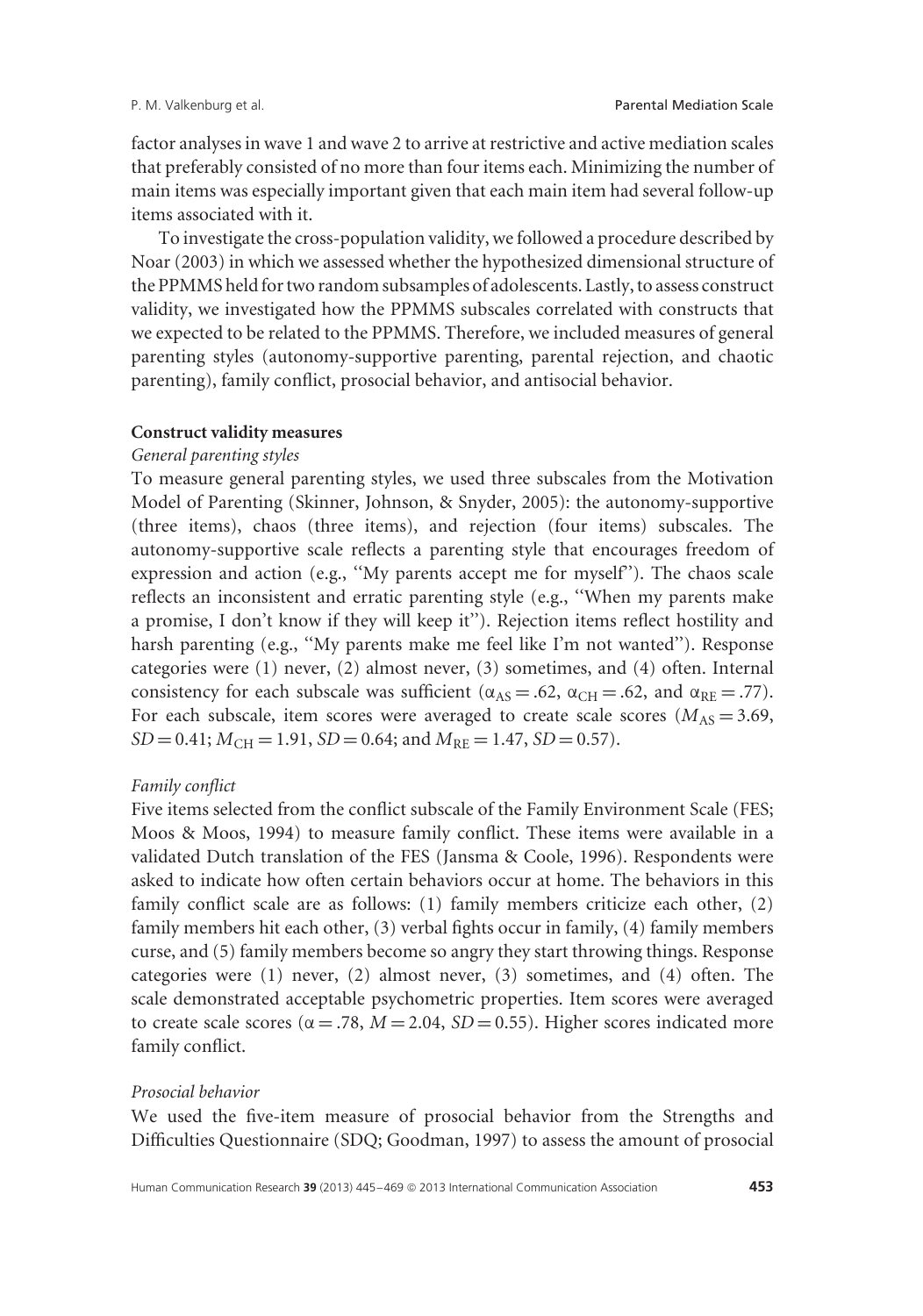characteristics that the respondent shows. These items were available in a validated Dutch translation of the SDQ (van Widenfelt, Goedhart, Treffers, & Goodman, 2003). Sample items include ''I often offer to help someone (parents, teacher, children)'' and ''I help someone who is hurt, upset, or feeling sick.'' Response categories were (1) not true, (2) somewhat true, and (3) completely true. Item scores were averaged to create scale scores ( $\alpha = .76$ ,  $M = 1.6$ ,  $SD = 0.39$ ). Higher scores indicate more prosocial behavior.

#### *Antisocial behavior*

Six items were used to measure adolescents' antisocial behavior. These items were adapted from the Direct & Indirect Aggression Scale (Björkqvist, Lagerspetz, & Kaukiainen, 1992). English translations of the items are ''In the past six months, I have . . . (1) called another adolescent names, (2) pushed another adolescent in a rough way, (3) kicked or hit another adolescent, (4) threatened to beat up another adolescent, (5) fought with another adolescent, and (6) tripped another adolescent on purpose. Response categories were  $(1)$  never,  $(2)$  1 time in the past 6 months,  $(3)$  2–3 times in the past 6 months,  $(4)$  about 1 time per month,  $(5)$  about 1 time per week, and (6) about every day. Item scores were averaged to create scale scores  $(\alpha = .85, M = 1.46, SD = 0.68)$ . Higher scores indicate more antisocial behavior.

### **Results**

The creation of the PPMMS occurred in two steps. The first data wave, which involved a survey among 761 preadolescents and early adolescents, was used to explore and select the best main items for both the restrictive and active mediation strategies and to investigate whether the follow-up items (measuring mediation *styles*) clustered into distinguishable subscales. The second data wave  $(n = 499)$  was used to optimize the PPMMS (i.e., to replace main items that did not load optimally on the factors they were hypothesized to belong) and to investigate the test–retest reliability and validity of the PPMMS.

#### **Exploratory factor analysis of main and follow-up items, wave 1**

We started with an exploratory factor analysis (EFA) on the *12 main items*(5 restrictive and 7 active mediation items). This EFA led to a two-factor solution that explained 51% of the variance. One main restrictive mediation item had to be removed because it did not load as well on the restriction factor as the other items. Three main active mediation items were removed because they either loaded on the wrong factor or high on both factors. The remaining eight main items loaded separately on their hypothesized restrictive and active mediation factors (57% of variance explained).

We then ran an EFA on the *follow-up* items of each of the eight final main items. This resulted in a five-factor solution that explained 58% of the variance. The results partly mirrored the expected dimensional structure. Autonomy-supportive active mediation and inconsistent restrictive mediation occupied separate factors.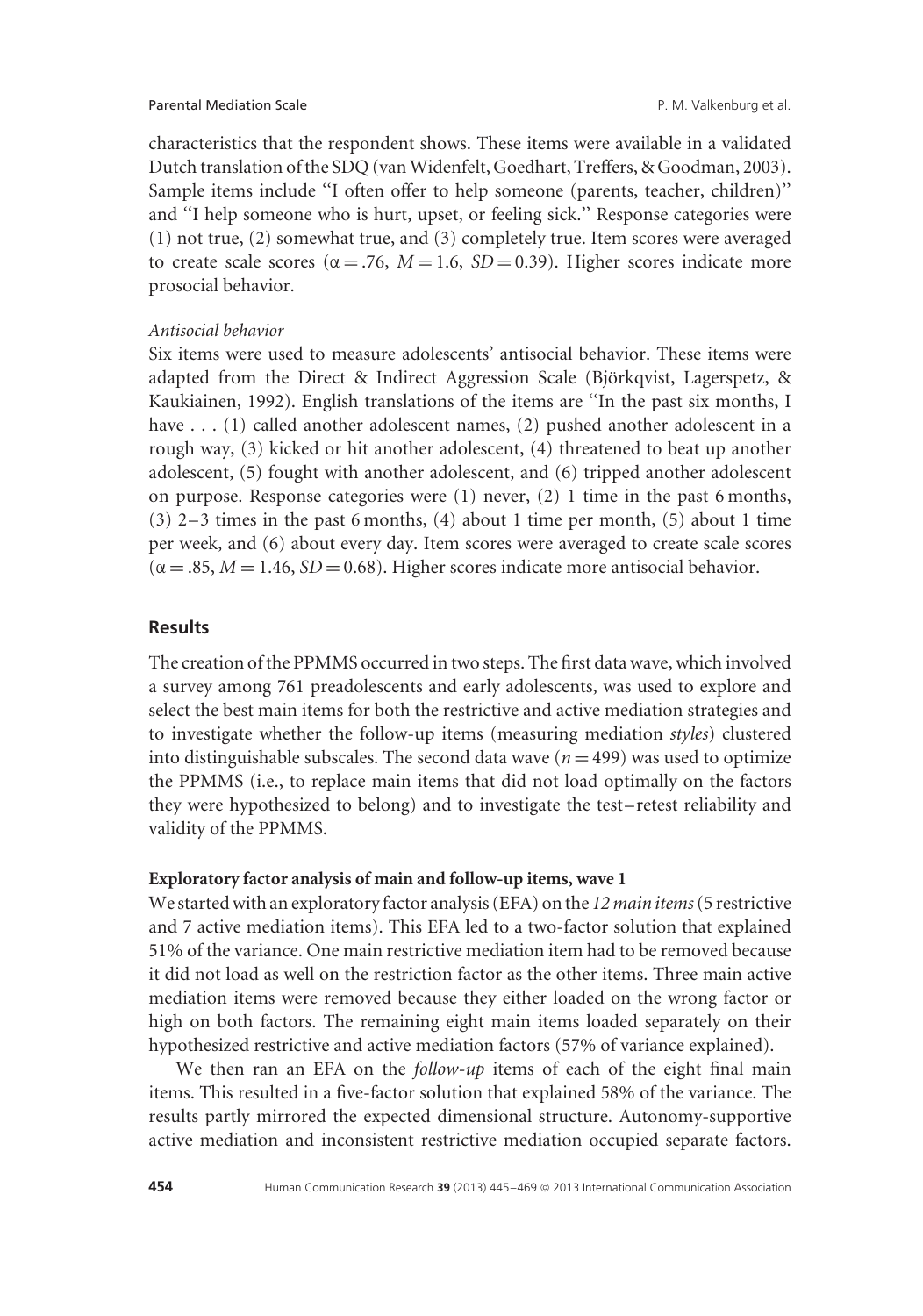The remaining items did not cluster perfectly. First, the follow-up items measuring overtly and covertly controlling restrictive mediation loaded on one factor and, therefore, could not be distinguished. Because these results are consistent with those of Soenens et al. (2009), we decided to continue with only one type of controlling restrictive mediation in wave 2. We chose for overtly controlling restrictive mediation because (a) the resulting scale led to a higher  $\alpha$  (.76 vs. .71) and (b) its pattern of correlations with the construct-validity measures was more pronounced.

Finally, the follow-up items meant to measure autonomy-supportive restrictive mediation did not load together. As discussed, in wave 1, autonomy-supportive restrictive mediation was operationalized by items about (a) parents' explanation of why they restrict their children's media use and (b) parents' understanding of their child's media use. For similar reasons as for controlling mediation, we decided to continue with one type of autonomy-supportive items in wave 2—the items meant to measure explanation of why parents restrict their children's media use. Because of space constraints and because the main and follow-up items used in the first wave were adjusted in the second wave, we do not present a table on all items that were included in the first wave. A report that lists these items, their factor loadings, and the psychometric results of the main and follow-up scales in wave 1 and wave 2 can be found on www.ccam-ascor.nl.

#### **EFA of the main items of the PPMMS, wave 2**

In the second data wave  $(n = 499 \text{ adolescents})$ , we readministered the eight main items from the first wave (four restriction and four active mediation items). However, to ensure that (a) the PPMMS covered main items about different media, (b) the main restrictive mediation scale consisted of items measuring content *and* time restriction, and (c) the main active mediation scale consisted of items to measure parents' tendency to explain *and* to convey their opinions about media content, we added five new main items (three new restrictive and two new active mediation items). Thus, in wave 2, seven main restrictive and six main active mediation items were administered.

To meet the criterion of cross-population validity, we randomly selected approximately half of the wave 2 sample  $(n = 243)$  to submit to an EFA and the other half (*n* = 256) to submit to a CFA. Following Noar (2003), we started with two EFAs on the seven main restrictive and six main active mediation items separately. The best four main items from each EFA were selected using both high factor loadings and breadth of the construct as criteria for inclusion. The process of selecting these best four items is detailed below.

The seven main restriction items loaded on one factor (49% of variance explained). First, the lowest loading item (''How often do your parents tell you that are not allowed to go online for too long'') was dropped. Next, correlations indicated that two items were highly correlated with one another  $(r = .74)$  and were quite similar in wording and content. The item with the lower loading (''How often do your parents forbid you to watch certain TV programs or movies'') was dropped. Finally,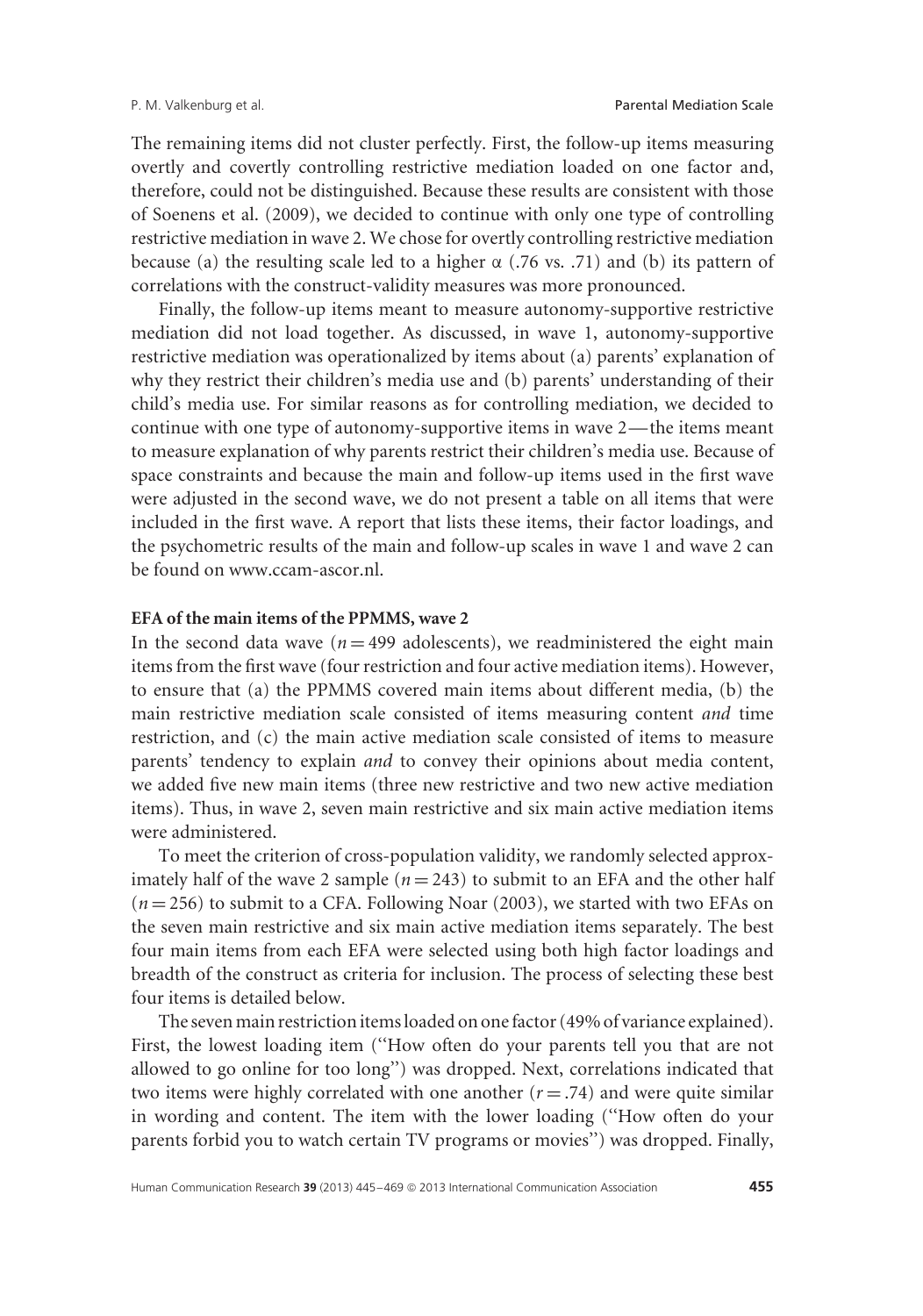

**Figure 1** Confirmatory factor analysis for main restrictive and main active mediation items in Perceived Parental Media Mediation Scale (PPMMS).

to ensure that the main restriction items were balanced in terms of types of media and restriction behaviors (i.e., restriction of time and content), one additional item was dropped (''How often do your parents tell you that you are not allowed to visit certain Websites'') leaving four main restriction items (see Figure 1 and the Appendix).

The six main active mediation items also loaded on one factor (59% of variance explained). As with the main restrictive items, the best four items were selected by reviewing factor loadings as well as the content of the items. First, the lowest loading item (''How often do your parents explain that things in the media are better portrayed than they are in real life'') was dropped. Next, we reviewed the item correlations as well as the item content to ensure that the items included different media, and reflected items measuring both parental explanation of and opinions about media content. Two items were quite similar in terms of content and were highly correlated  $(r = .66)$ . The item with the lower loading ("How often do your parents tell you that the language in the media is too rude'') was removed, resulting in four main active mediation items (see Figure 1 and the Appendix).

#### **Confirmatory factor analysis of the main items of the PPMMS, wave 2**

To confirm the structure of the main restrictive and active mediation items found in the exploratory analyses, a CFA was conducted with the remaining half of the wave 2 sample ( $n = 256$ ). In determining model fitness, we relied on the standard fit indices, the  $\chi^2$ , comparative fit index (CFI), and root mean square error of approximation (RMSEA). Although a nonsignificant  $\chi^2$  is desirable, significant small values can still indicate a satisfactory fit (James, Mulaik, & Brett, 1982). CFI values between .90 and .95 and RMSEA values between .05 and .08 indicate acceptable model fit, and CFI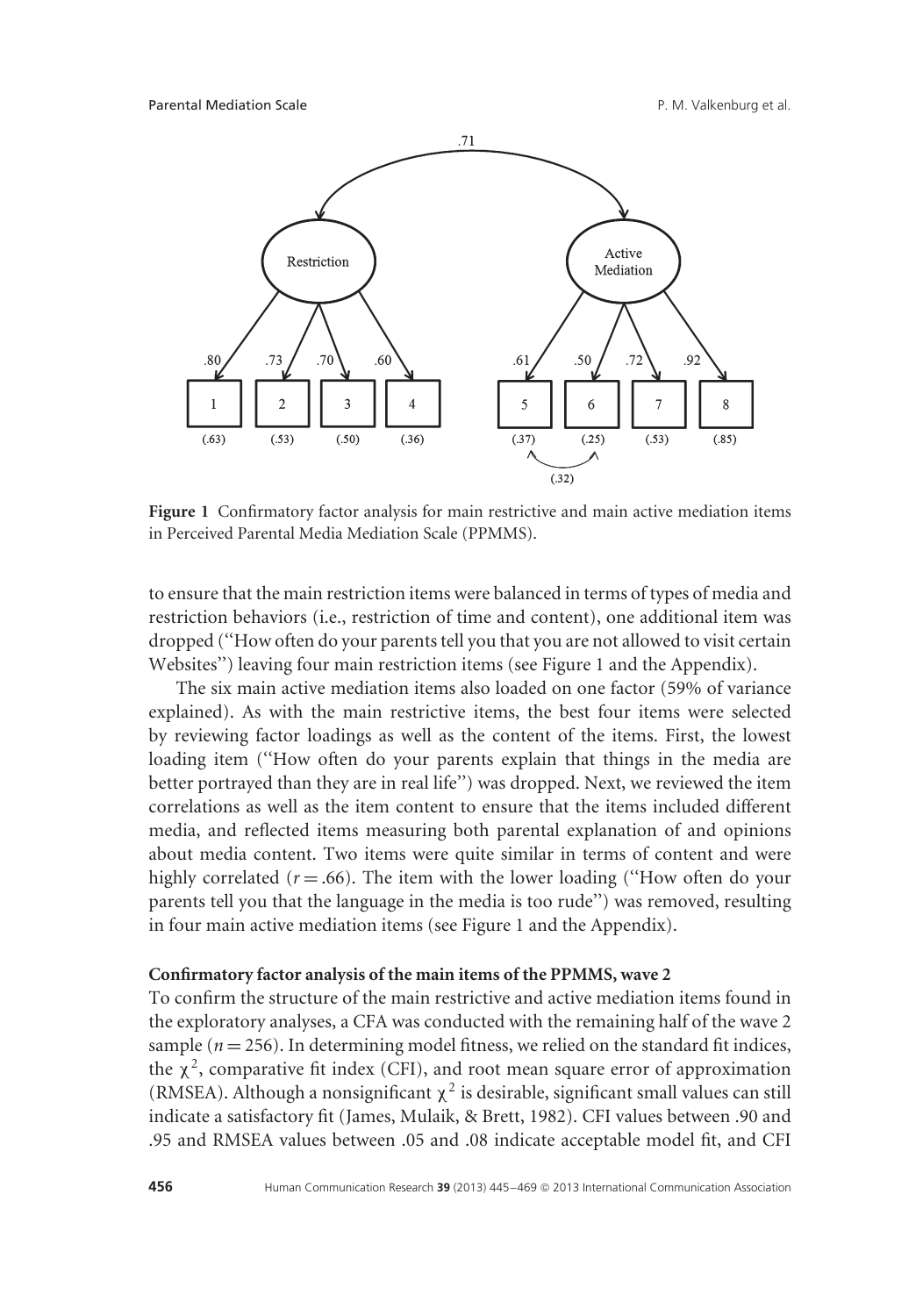values larger than .95 and RMSEA values smaller than .05 indicate good model fit (Kline, 2005). We also compared the hypothesized two-factor model with a one-factor model using the expected cross-validation index (ECVI). Support for the one-factor model would suggest that mediation is best represented by a one-dimensional construct. For ECVI, lower values indicate super fit (Hatcher, 1994).

The two-factor model for the main restrictive and active mediation items resulted in acceptable fit,  $\chi^2$  ( $df = 19$ ,  $n = 256$ ) = 60.6,  $p < .005$ , CFI = .95, RMSEA = .09, and  $ECVI = .37$ . Modification indices indicated that model fit would improve if the error terms between two items in the active mediation scale were correlated. These items are structurally similar, and as a result, these items likely have shared measurement error. When allowing the errors to correlate, the two-factor model for the main items resulted in improved fit,  $\chi^2$  ( $df = 18$ ,  $n = 256$ ) = 37.1,  $p < .005$ ,  $CFI = .98$ , RMSEA = .06, and  $ECVI = .29$ . Lastly, we compared the two-factor model with a one-factor model. A one-factor model resulted in poor fit,  $\chi^2$  ( $df = 20$ ,  $n = 256$ ) = 140.3,  $p < .001$ , CFI = .84, RMSEA = .15, and ECVI = .68. The two-factor model had a lower ECVI, indicative of better fit when compared with the one-factor model. Estimates for the interfactor correlation, factor loadings, and error path coefficients for the two-factor model with eight main restrictive and active mediation items are presented in Figure 1. The item numbers in Figure 1 match the numbering of the main items listed in the Appendix.

#### **Dimensional structure of the follow-up items, wave 2**

In wave 2, we again conducted an EFA on the follow-up items of the eight main items that were identified in the wave 2 EFA and CFA. Recall that in wave 2 we administered three follow-up items for the main restrictive mediation items (i.e., autonomysupportive, controlling, and inconsistent restrictive mediation) and two follow-up items for the main active mediation items (i.e., autonomy-supportive and controlling active mediation). Results from the wave 2 EFA on the follow-up items suggested a five-factor solution explaining 69% of the total variance. The factor loadings confirmed the expected structure (see Table 1). Please note that some follow-up items in Table 1 are similar, but these follow-up items belong to different main items.

The five-factor model for the follow-up items found through the EFA was confirmed in a CFA. It resulted in an acceptable fit,  $\chi^2$  ( $df = 160$ ,  $n = 256$ ) = 272.32,  $p < .001$ , CFI = .96, RMSEA = .05, and ECVI = 1.46. A one-factor model resulted in poor fit,  $\chi^2$  ( $df = 170$ ,  $n = 256$ ) = 1662.3,  $p < .001$ , CFI = .43, RMSEA = .19, and  $ECVI = 6.83$ . The five-factor model had a lower ECVI, indicative of improved fit when compared with the one-factor model. The final version of PPMMS, including its instruction to adolescents, is presented in the Appendix.

#### **Reliability of the PPMMS**

Recall that the wave 2 sample of adolescents was randomly split into two groups to facilitate cross-population validity via EFA and CFA analyses. Using these same groups, we investigated the internal consistency of the final main restrictive and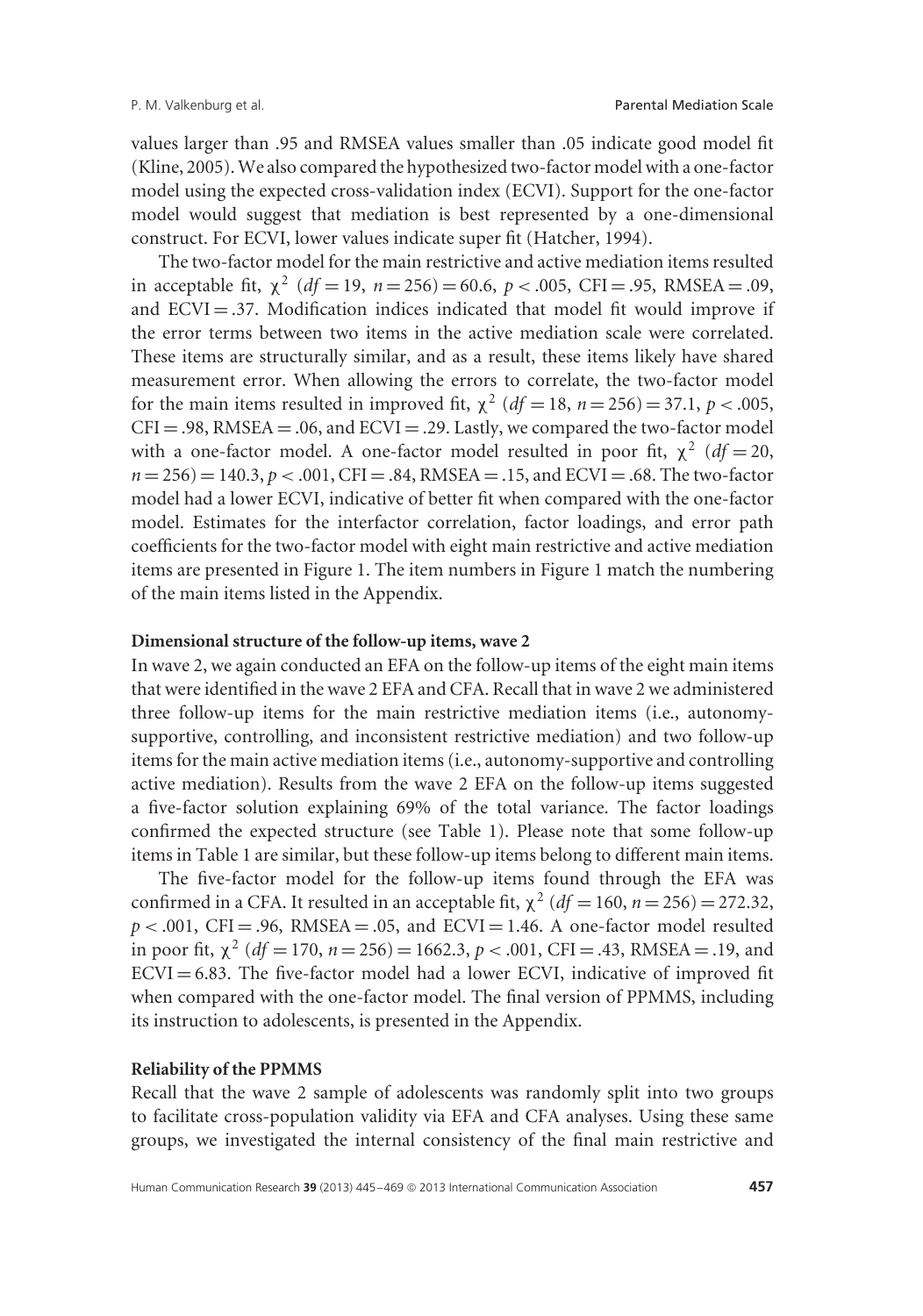|                                                                                                                                                                                                                      | Factor Loadings  |
|----------------------------------------------------------------------------------------------------------------------------------------------------------------------------------------------------------------------|------------------|
| $\overline{a}$<br>Follow-Up Items (My parents would )<br>Main Item #                                                                                                                                                 | 5<br>4<br>3<br>2 |
| Factor 1: Autonomy-supportive active mediation                                                                                                                                                                       |                  |
| be curious how I feel about this.                                                                                                                                                                                    | 84               |
| .83<br>want to know what I think.                                                                                                                                                                                    |                  |
| .83<br>be curious how I feel about this.                                                                                                                                                                             |                  |
| .82<br>encourage me to voice my own opinion.                                                                                                                                                                         |                  |
| Factor 2: Autonomy-supportive restriction                                                                                                                                                                            |                  |
| explain to me why it's best not to watch such shows or movies.                                                                                                                                                       | 87               |
| explain to me why it's better to not play those games.                                                                                                                                                               | .83              |
| explain to me why it's better not to watch such shows or movies.                                                                                                                                                     | $\overline{.80}$ |
| tell me why they don't want me to play games too much.                                                                                                                                                               | 68               |
| Factor 3: Controlling active mediation                                                                                                                                                                               |                  |
| think they are right and I cannot do anything to change that.                                                                                                                                                        | 86               |
| have an opinion on this and this cannot be changed.                                                                                                                                                                  | .78              |
| value their opinion more than mine.                                                                                                                                                                                  | .78              |
| only tell me how they would feel about it and are not interested in the opinion of others.                                                                                                                           | .75              |
| Factor 4: Controlling restrictive mediation                                                                                                                                                                          |                  |
| want to watch these shows or movies.<br>$\ldots\,$ get mad if I still                                                                                                                                                | 80               |
| get angry if I still want to play those games.                                                                                                                                                                       | $\overline{80}$  |
| threaten to punish me if I want to watch such shows or movies after all.                                                                                                                                             | .75              |
| threaten to punish me if I keep on gaming.                                                                                                                                                                           | 66               |
| Factor 5: Inconsistent restrictive mediation                                                                                                                                                                         |                  |
| tell me that I am not allowed to, but I know that the next time I want to watch these shows or movies, I will be allowed to.                                                                                         | 83               |
| tell me that I am not allowed to, but I know that the next time I want to watch these shows or programs, I will be allowed to                                                                                        | .79              |
| . say that I am not allowed to, but I know that after a while I can play those games again.                                                                                                                          | .78              |
| allowed to, but I know that most of the time I can just keep on doing it.<br>tell me I am not                                                                                                                        | 54               |
| Note: Factor loading below .40 not shown in table ( $n=243$ ). Item numbers correspond to main items listed in the Appendix. EFA = exploratory factor analysis;<br>PPMMS = Perceived Parental Media Mediation Scale. |                  |

Table 1 EFA Rotated Factor Loadings for PPMMS Follow-Up Items

**458** Human Communication Research **39** (2013) 445–469 © 2013 International Communication Association

Parental Mediation Scale **P. M. Valkenburg et al.** P. M. Valkenburg et al.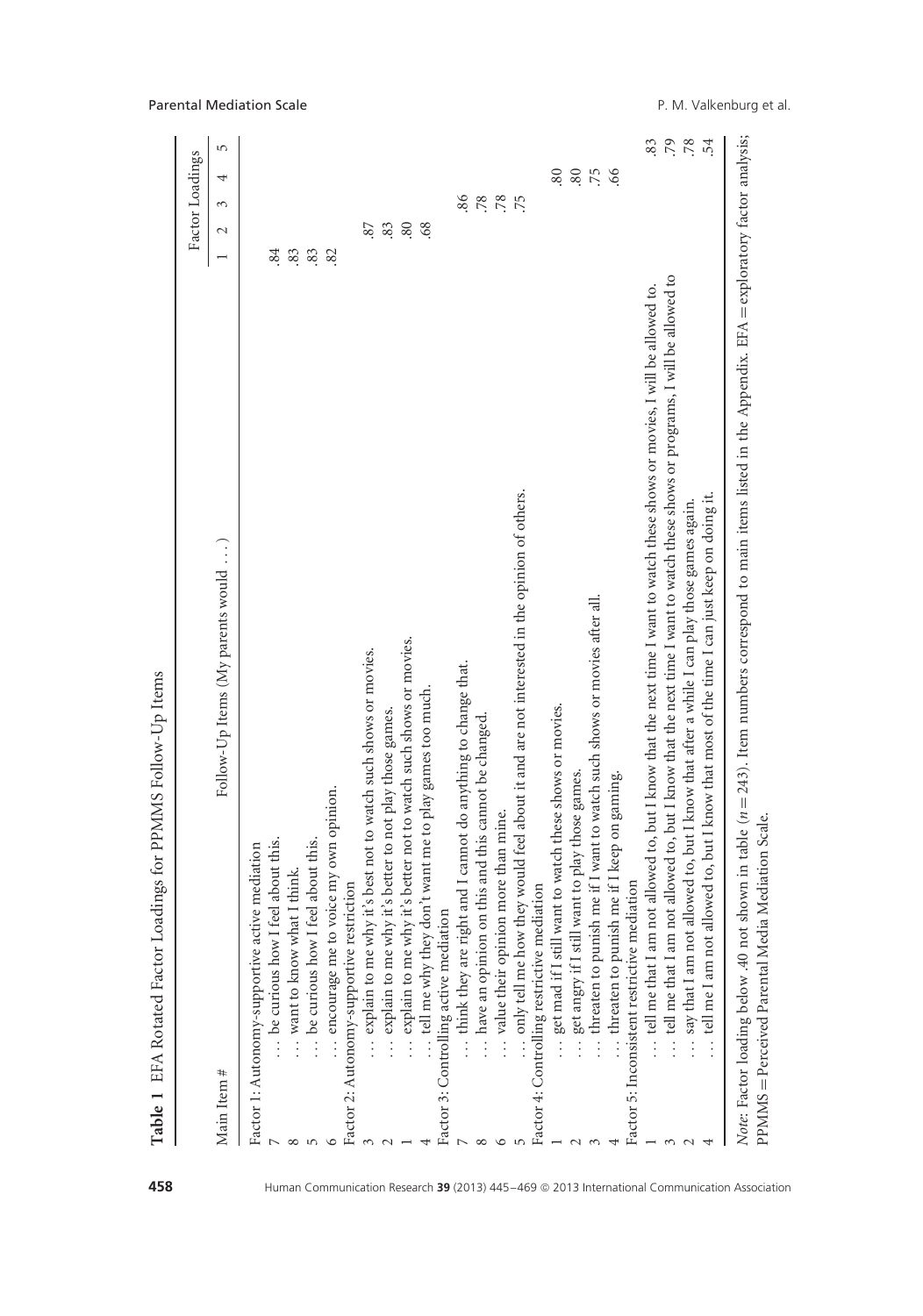|                      |      |           |          | Exploratory Sample ( $n = 243$ ) Confirmatory Sample ( $n = 256$ ) |      |          |
|----------------------|------|-----------|----------|--------------------------------------------------------------------|------|----------|
|                      | М    | <i>SD</i> | $\alpha$ | М                                                                  | SD   | $\alpha$ |
| RM: Main scale       | 2.50 | 0.86      | .75      | 2.46                                                               | 0.93 | .80      |
| RM: Autonomy support | 3.81 | 0.94      | .88      | 3.77                                                               | 0.96 | .89      |
| RM: Control          | 2.35 | 0.86      | .77      | 2.26                                                               | 0.88 | .79      |
| RM: Inconsistency    | 1.94 | 0.71      | .76      | 1.97                                                               | 0.79 | .82      |
| AM: Main scale       | 2.73 | 0.86      | .80      | 2.64                                                               | 0.86 | .80      |
| AM: Autonomy support | 3.47 | 0.88      | .91      | 3.40                                                               | 0.95 | .90      |
| AM: Control          | 2.37 | 0.86      | .84      | 2.39                                                               | 0.85 | .83      |

**Table 2** Means (SDs) and Alphas for Main and Follow-Up Scales of the PPMMS at Wave 2

*Note*: The exploratory and confirmatory samples did not differ in their means on any of the subscales.  $AM =$  active mediation;  $PPMMS =$  Perceived Parental Media Mediation Scale;  $RM =$  restrictive mediation;  $SD =$  standard deviation.

active mediation items scales, as well as the five scales based on the follow-up items. All scales resulted in good internal consistencies (all αs *>* .75). None of the mean scores of the two main and five follow-up scales differed significantly between the two samples. The means, standard deviations, and alpha coefficients of all the scales can be found in Table 2.

In addition to internal consistency, we calculated test–retest reliability using data from wave 1 and wave 2. Because only six (three restriction and three active mediation) main items of the final PPMMS were administered in both wave 1 and wave 2, test–retest analyses were based on three-item scales. We used intraclass coefficients (ICCs) to assess the test–retest reliabilities, because, unlike Pearson correlations, ICCs do not only assess covariation but also agreement between the judgments at the two time intervals. Two-way fixed effects ICCs (Weir, 2005) between the first and second wave were significantly positive for both main scales ( $r_{\text{restriction w1, w2}} = .48$  and  $r_{\text{active~medium~wl, w2}} = .40$ ). The test–retest reliabilities of the follow-up scales were in the same range ( $r_{\text{overfly controlling restriction w1, w2}} = .41$ ;  $r_{\text{inconsistent restriction w1, w2}} = .47$ ;  $r_{\text{automy-supportive active median w1, w2}} = .40; \text{ and } r_{\text{controlling active median w1, w2}} = .43).$ The test–retest reliability of autonomy-supportive restriction could not be calculated because in the first wave this subscale consisted of two types of items (i.e., about parental explanation of why they restrict their children's media use and about parents' understanding of their child's media use).

#### **Construct validity of the PPMMS, wave 2**

To assess construct validity of the PPMMS, the final two main and five followup scales were correlated with three general parenting styles (autonomy support, chaos, and rejection), family conflict, and with adolescents' prosocial and antisocial behavior. As Table 3 shows, the main restriction scale was not related to the parenting styles, prosocial behavior, or antisocial behavior. It was positively correlated with family conflict. Results for the follow-up restriction scales supported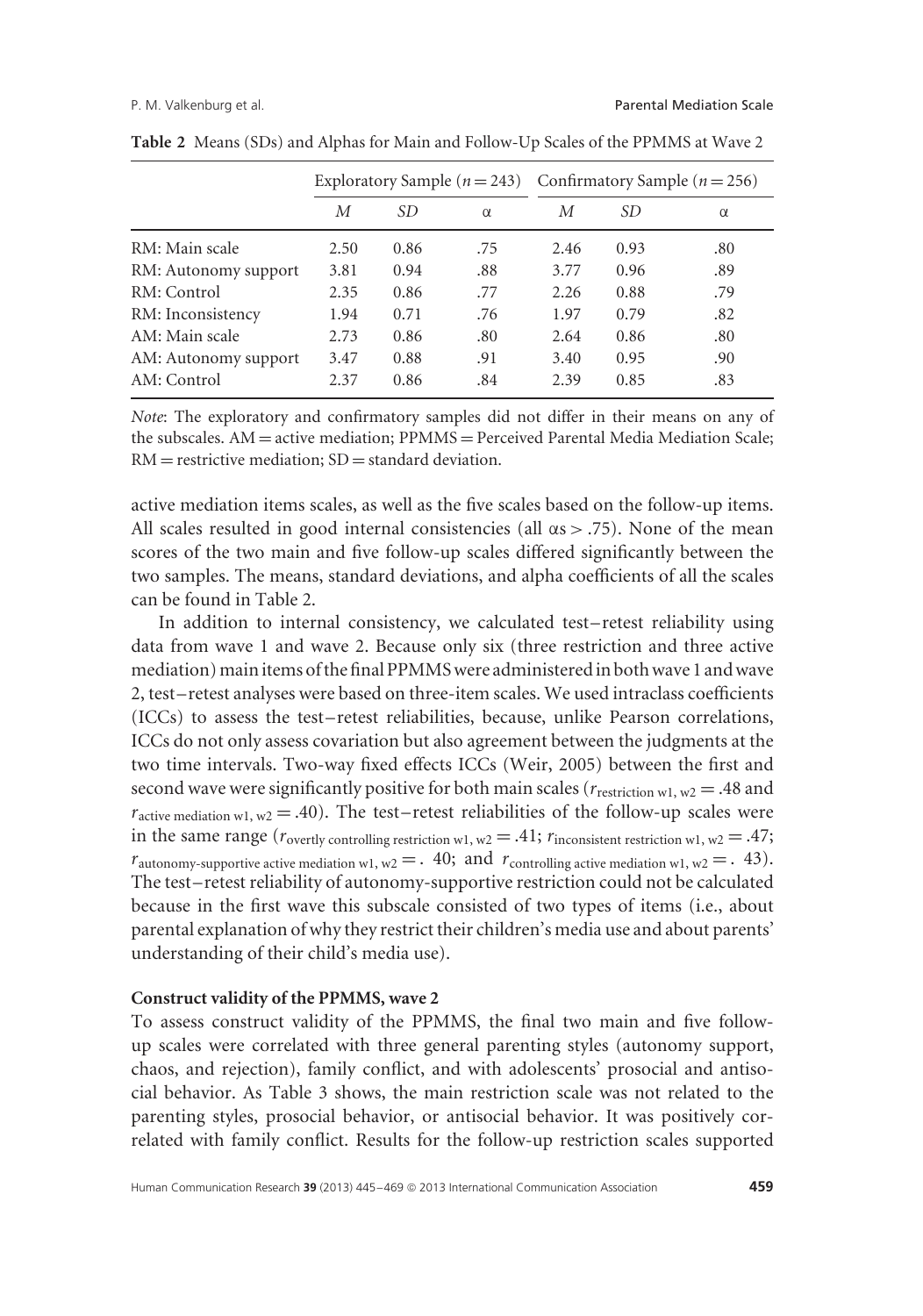|                      | Parenting:<br>Support | Chaos   | Autonomy Parenting: Parenting: Family Prosocial Antisocial<br>Rejection Conflict Behavior Behavior |         |         |         |
|----------------------|-----------------------|---------|----------------------------------------------------------------------------------------------------|---------|---------|---------|
| RM: Main scale       | $-.04$                | .05     | .03                                                                                                | $12*$   | $-.04$  | .03     |
| RM: Autonomy support | $.27*$                | $-.22*$ | $-.27*$                                                                                            | $-.13*$ | $.23*$  | $-.16*$ |
| RM: Control          | $-.06$                | $.17*$  | $.11*$                                                                                             | $.18*$  | $-.07$  | $.12*$  |
| RM: Inconsistency    | $-.17*$               | $.23*$  | $.27*$                                                                                             | $.15*$  | $-.14*$ | $.20*$  |
| AM: Main scale       | .07                   | .01     | $-.05$                                                                                             | $.13*$  | $.10*$  | $-.06$  |
| AM: Autonomy support | $.36*$                | $-.24*$ | $-.29*$                                                                                            | $-.23*$ | $.23*$  | $-.17*$ |
| AM: Control          | $-.18*$               | $.29*$  | $.23*$                                                                                             | $.22*$  | $-.13*$ | $.12*$  |

**Table 3** Wave 2 Correlations between PPMMS Main and Follow-Up Scales and Validation **Constructs** 

*Note*: AM = active mediation; PPMMS = Perceived Parental Media Mediation Scale; RM = restrictive mediation.

 $*$ *p* < .05.

our expectation that the style in which a parent engages in restrictive mediation matters. As expected, autonomy-supportive restriction was positively associated with an autonomy-supportive parenting style and prosocial behavior and negatively with chaotic parenting, parental rejection, family conflict, and antisocial behavior. Controlling restriction was, as expected, associated positively with chaotic parenting, parental rejection, family conflict, and antisocial behavior. Lastly, as expected, inconsistent restriction was positively associated with chaotic parenting, parental rejection, family conflict, and antisocial behavior, and negatively with autonomy-supportive parenting and prosocial behavior.

Results for the active mediation items also supported our expectation that the style in which a parent engages in active mediation matters. As expected, the main active mediation scale was not or not consistently related to the validation constructs. However, as expected, autonomy-supportive active mediation was positively associated with general autonomy-supportive parenting and prosocial behavior, and negatively with chaotic parenting, parental rejection, family conflict, and antisocial behavior. Controlling active mediation was positively associated with chaotic parenting, parental rejection, family conflict, and antisocial behavior, and negatively with autonomy-supportive parenting and prosocial behavior.

#### **Discussion**

The aim of this study was to develop a new scale to measure adolescents' perceptions of parental mediation that is based on established insights in the general parenting literature. We based the PPMMS largely on SDT (Deci & Ryan, 2000; Ryan & Deci, 2000), which is currently one of the most widely cited theories of human development. Given that SDT provides straightforward predictions and explanations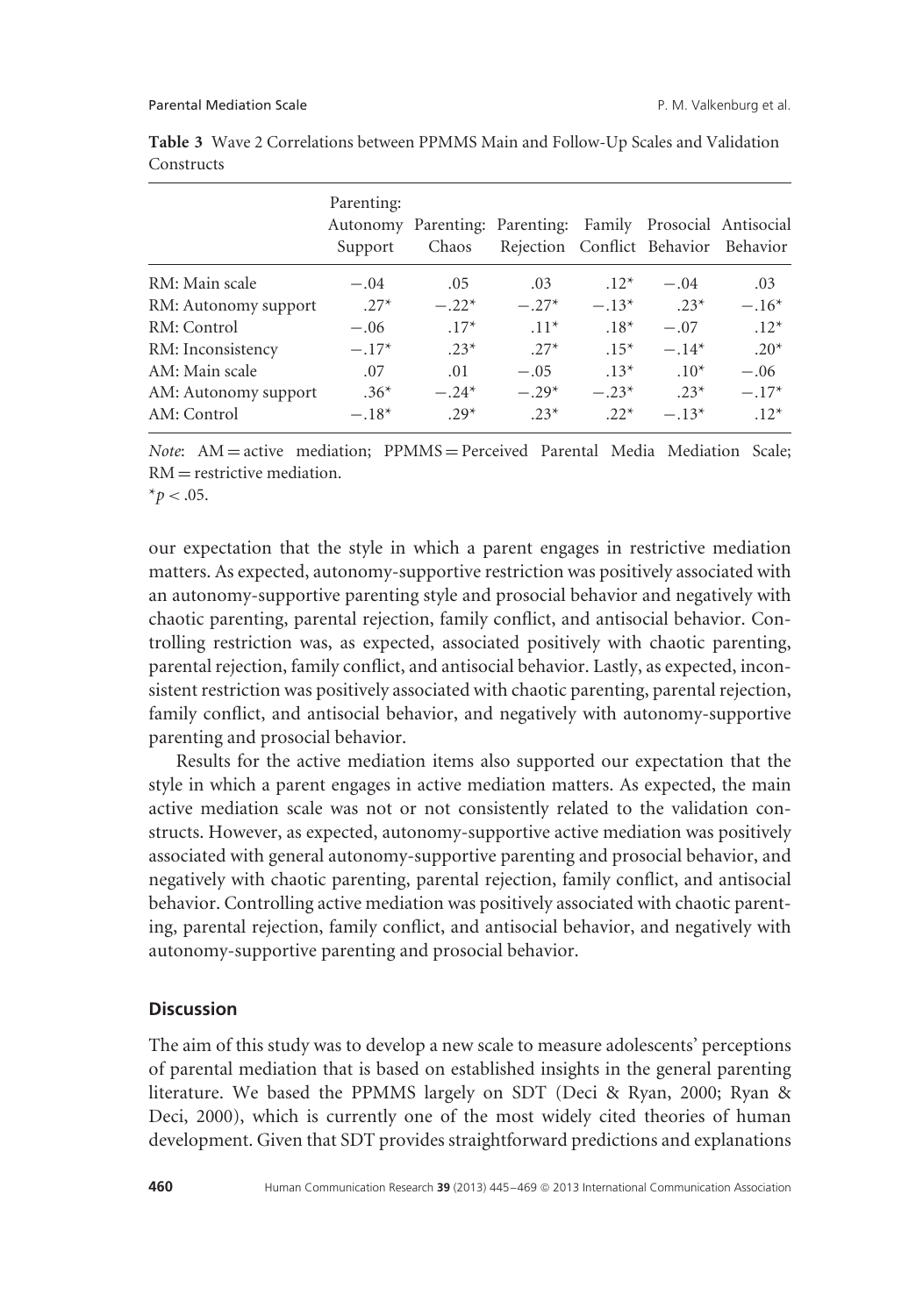of the effectiveness and ineffectiveness of certain influence strategies, it is no surprise that SDT also seems to be rapidly gaining popularity in the (interpersonal) communication literature (e.g., Dailey, Richards, & Romo, 2010; Gustafson et al., 2008; Wirth, Hofer, & Schramm, 2012).

Parental mediation involves media-related parenting. One could, therefore, reasonably presuppose that parental mediation theories would borrow insights from general parenting theories. Remarkably, however, an integration of parenting theories into the field of parental mediation has largely been lacking. There have been attempts to relate parental mediation scales to parenting styles and family communication patterns (e.g., An & Lee, 2010; Buijzen & Valkenburg, 2005; Rosen, Cheever, & Carrier, 2008). However, there has not been a real amalgamation of the general and media-specific parenting literatures, let alone an attempt to integrate the general parenting literature into a parental mediation scale that meets the standards of reliability, validity, and utility.

Our study suggests that the style of restrictive and active mediation is more important than the frequency with which these parental mediation activities occur. Restrictive mediation may be as effective as active mediation, provided that it occurs in an autonomy-supportive way. Our results are consistent with SDT and general parenting theories, which agree that parents who enforce rules may be more successful when they stimulate their children's autonomy, that is, by taking their child's perspective seriously and providing a convincing rationale for their rule.

Our study also suggests that active mediation may not always be as effective as assumed in earlier parental media research. Our construct validity analyses suggest that active mediation may be ineffective when it occurs in a controlling way. Parents can talk endlessly about media content, but when they avoid a real discussion with their child, their efforts seem to be in vain. This result is in line with previous findings on controlling parenting styles. In adolescence, controlling parenting can easily lead to psychological reactance, especially when it involves personal domain issues, that is, issues that specifically deal with adolescents' preferences and choice, such as their friendships and media preferences (Smetana, 1995). In the case of personal domain issues, autonomy-supportive parenting strategies are especially important because such strategies are probably the only ones that can circumvent reactance and foster the internalization of values and rules in adolescents (Byrne & Lee, 2011; Deci & Ryan, 2000; Soenens et al., 2009).

#### **PPMMS reliability**

Results indicate that the internal consistencies for all main and follow-up scales of the PPMMS were satisfactory. Their test–retest reliabilities were lower than those found for general parenting styles, which are typically in the range of  $r = .70$  to *r* = .85 (e.g., Salari, Terreros, & Sarkadi, 2012). An explanation may be that parental mediation, when compared with general parenting, is more strongly subject to situational changes in adolescents' media use. For example, adolescents who acquire a new digital game may initially be very preoccupied with this game, which may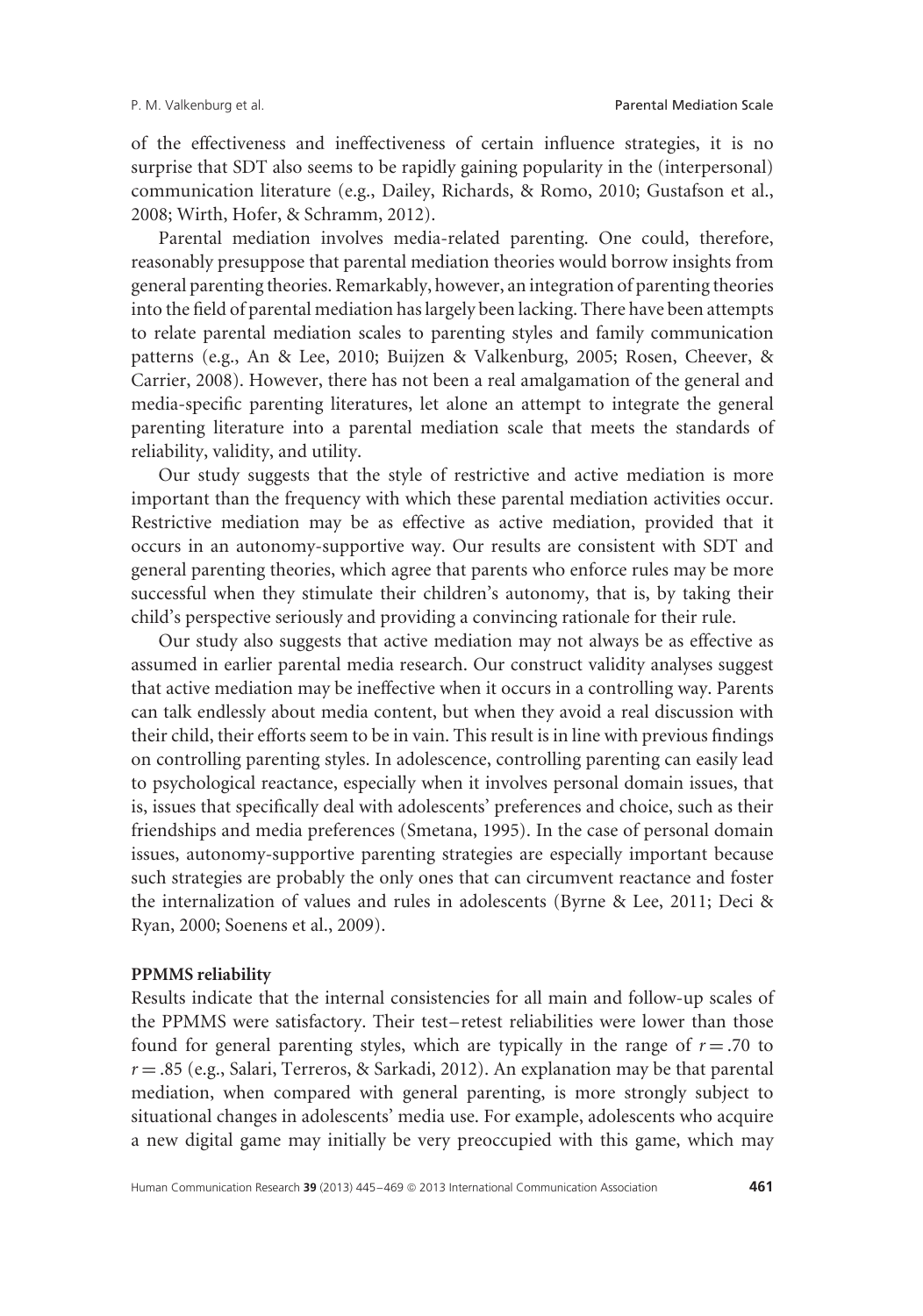provoke more restrictive mediation of their concerned parents. After some time, when the novelty of the game has worn off, these ''addictive'' behaviors may decrease again as does the necessity for restrictive mediation. Such situational changes in adolescents' media use may explain the relatively low stability coefficients for the parental mediation scales.

#### **PPMMS validity**

Our analyses indicated that the PPMMS is a valid measure. All relationships between main and follow-up scales of the PPMMS and the validation constructs (i.e., parenting styles, family conflict, and prosocial and antisocial behavior) were in the expected directions. As expected, the correlations for controlling restrictive and controlling active mediation were diametrically opposed to those found for their autonomy-supportive counterparts, which contributes to the confidence in the construct validity of the PPMMS. Adolescents who believed that their parents restrict and discuss their media use in an autonomy-supportive way experienced less family conflict, exhibited less antisocial behavior, and more prosocial behavior. This result is consistent with earlier findings that autonomy-supportive parenting can minimize parent–child conflict and antisocial behavior (e.g., Barber & Harmon, 2002; Pettit et al., 1997; Soenens et al., 2009).

Interestingly, in some cases, the correlations for inconsistent restrictive mediation were even stronger than for controlling restrictive mediation. For example, when compared with controlling restrictive mediation, inconsistent restrictive mediation was equally or even more strongly related to parental rejection, family conflict, and to prosocial and antisocial behavior. This result, which is consistent with earlier research (e.g., Gardner, 1989; Pollak, 2012), suggests that inconsistent parenting may be just as aversive for child adjustment as is controlling parenting.

As anticipated, we found weaker correlations with the validation constructs for the main restrictive and active mediation scales than for the follow-up scales. This confirms our expectation that it is not restrictive or active mediation per se that counts, but rather the style in which these mediation strategies occur. The relative weak correlations for both main scales may be due to the fact that the items of these scales are not sensitive enough. As discussed, if adolescents are asked to report how often their parents restrict their behavior, some of them may imagine situations in which their parents restrict in a controlling way, whereas others may call to mind occasions in which parents restrict in an autonomy-supportive way. This possible mix-up of divergent perceptions into one frequency-based scale may explain the weak correlations between the main scales and the validation constructs.

#### **PPMMS utility**

An important aim of this study was to create a reliable and valid scale with a minimum burden for respondents. Many scales that have been developed for adolescents are too long to be included in a multiconstruct survey. Lengthy scales are an important hindrance in survey research, and especially in online survey research, in which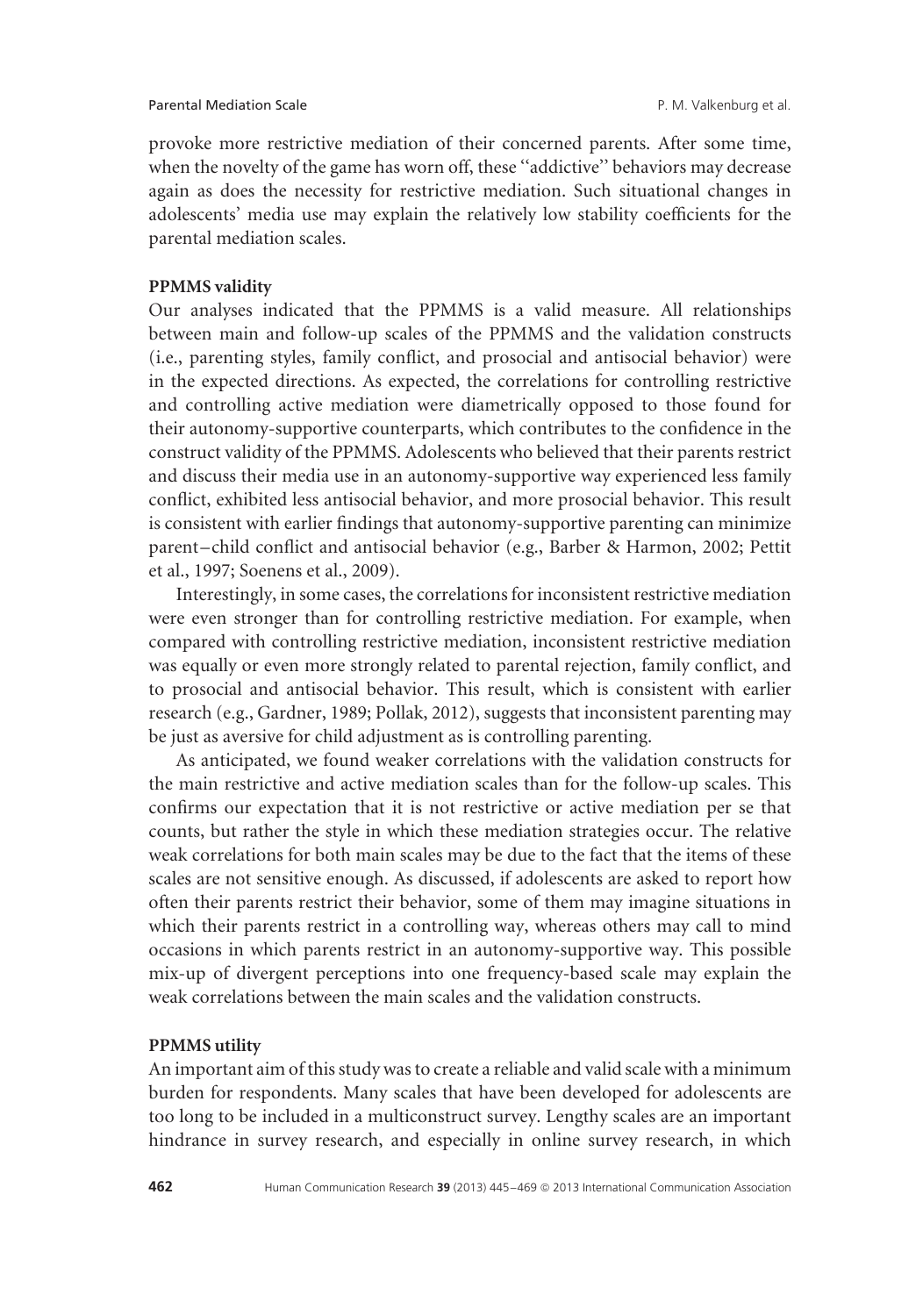''straight-lining'' (i.e., selecting the same response options for items of the same scale) is an even more important pitfall than in offline survey research. Because the PPMMS consisted of main and follow-up items, it was even more important to end up with a minimum number of main items. The utility criterion was met. We were able to create a relatively short 28-item scale while ensuring reliability and validity.

The intended broadness of the PPMMS inevitably conflicted with our utility criterion. Although the final scale did include main items on TV programs, movies, and digital games, it did not include items on adolescents' Internet use. For example, while we did initially include two items about Internet restriction, we ultimately removed them to shorten the scale. However, these two removed items did load on the same factor as the remaining restriction items of the final scale. Depending on the space in future survey studies, researchers may choose to extend our main items or replace them with the items that more clearly reflect the aim of their particular study.

#### **Strengths, limitations, and future research**

Our study has made a first step in establishing nuances in the effectiveness of existing parental mediation styles that are similar to those found in general parenting styles. By demonstrating such nuances, the PPMMS may lead to a more differentiated conceptualizing of parental mediation. Now that we know that the effectiveness of parental mediation may depend on the particular style of parental mediation, it will be difficult to ignore this knowledge in future parental mediation research.

A short scale like the PPMMS can never cover all media-related parenting behaviors. The PPMMS has focused primarily on restrictive and active mediation of age-inappropriate media content. We did not, for example, include items measuring parental encouragement of educational media content. We see the PPMMS as a first step. Future researchers should expand and differentiate our scale, exploring other main and follow-up items. Future research should also investigate how adolescents' perceptions of parental mediation relate to parents' actual behavior and to parents' perceptions of their own behavior. Earlier studies on parental mediation have shown that parents and children can differ greatly in their perspectives on mediation (e.g., Buijzen, Rozendaal, Moorman, & Tanis, 2008). Greater attention to these potential discrepancies would be a worthwhile direction for future research.

Another avenue for future research is to examine *how* adolescents' media use is precisely related to parental media mediation. As early as the 1960s, Bell (1968) argued that parenting is a transactional process and that children in part influence their own socialization. And yet, despite the wealth of literature on parent mediation, we still do not know whether media-related parenting styles lead to changes in children's media use (and its effects) or whether children's media use elicits certain autonomy-supportive or controlling parenting styles. Future longitudinal studies should seek to address this gap in the literature by focusing on the transactional relationships between parental mediation styles and children's media use.

Finally, our scale may be used as a starting point for investigating other issues in the media, such as smoking, alcohol use, or gender-role stereotypes, all of which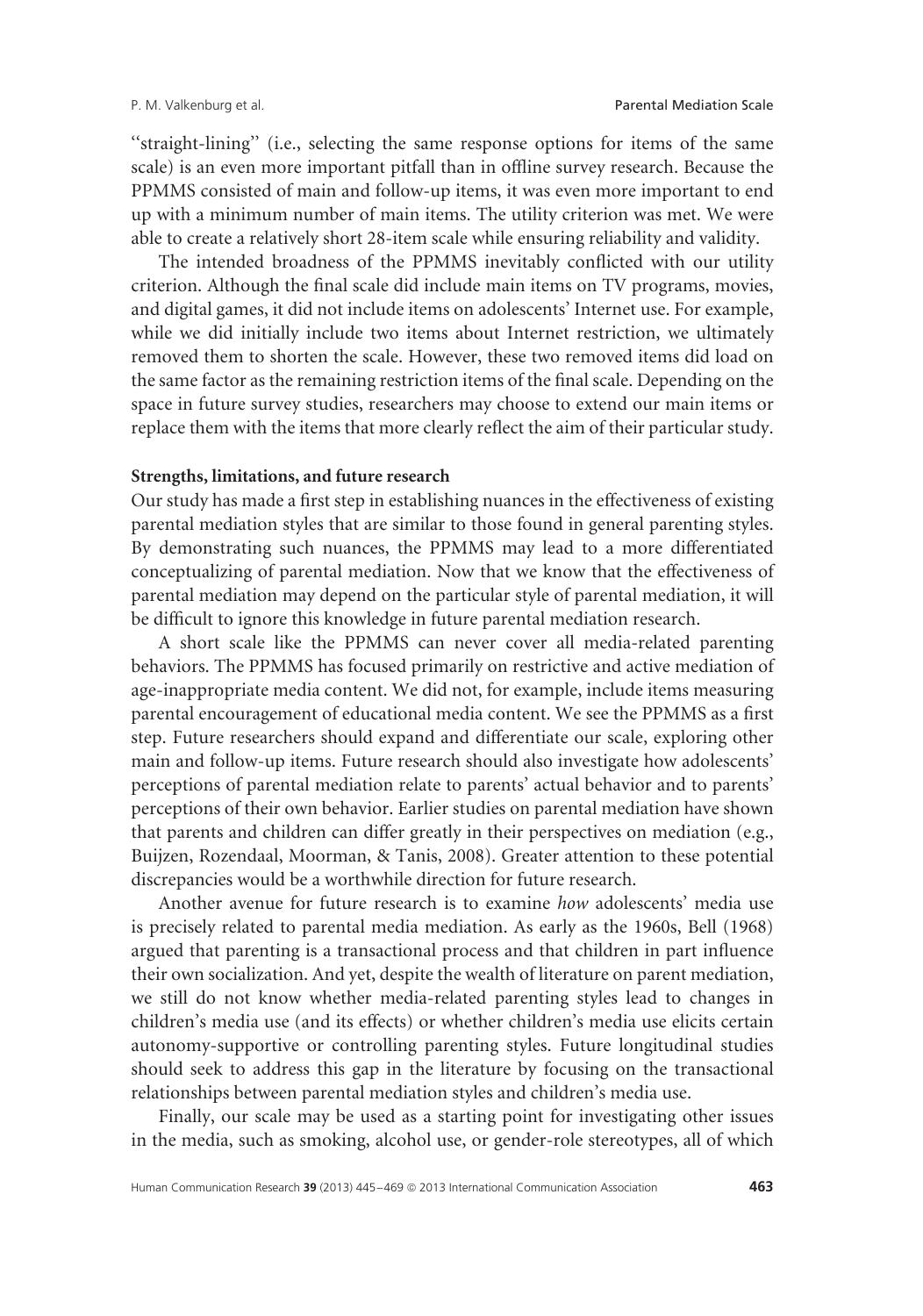can be influenced by parental mediation. Only by paying attention to all of these media-related issues separately we can arrive at a full understanding of how exactly parents can effectively mitigate negative media effects and encourage positive ones.

# **Appendix: The Perceived Parental Media Mediation Scale**

## **How do your parents handle your media use?**

We would like to know how your parents handle your media use, for example, when you watch TV or movies, or play games. Some parents pay a great deal of attention to the media their teens use, other parents pay less attention. In the questions below, we use the word ''parents.'' When you read parents, you might think of your father, your mother, or another adult who is mostly involved with your media use.

# **1**. (Main restriction) **How often do your parents forbid you from watching certain television shows or movies because they have too much violence in them?**

Response options for main items: (1) never, (2) almost never, (3) sometimes, (4) often, and (5) very often.

And if your parents forbid/would (if response to main item  $=$  never) forbid you from watching such shows or movies, how would they discuss this with you?

They would *...*

1.1 *...* get mad if I still want to watch these shows or movies (CR).

1.2 *...* explain to me why it's better not to watch such shows or movies (ASR).

1.3 *...* tell me that I am not allowed to watch these shows or movies, but I know that the next time I want to watch these shows or movies, I will be allowed to (IR).

Response options follow-up items: (1) not true at all, (2) not true, (3) neutral, (4) true, and (5) completely true.

# **2**. (Main restriction) **How often do your parents tell you that you are not allowed to play computer games because they are meant for older children?**

And if your parents tell/would tell you this, how would they do this? They would *...*

2.1 *...* get angry if I still want to play those games (CR).

2.2 *...* explain to me why it's better to not play those games (ASR).

2.3 *...* say that I am not allowed to play those games, but I know that after I while, I can play those games again (IR).

# **3**. (Main restriction) **How often do your parents tell you that you are not allowed to watch TV shows or movies because they are meant for older children?**

And if your parents tell/would tell you this, how would they do this? They would *...*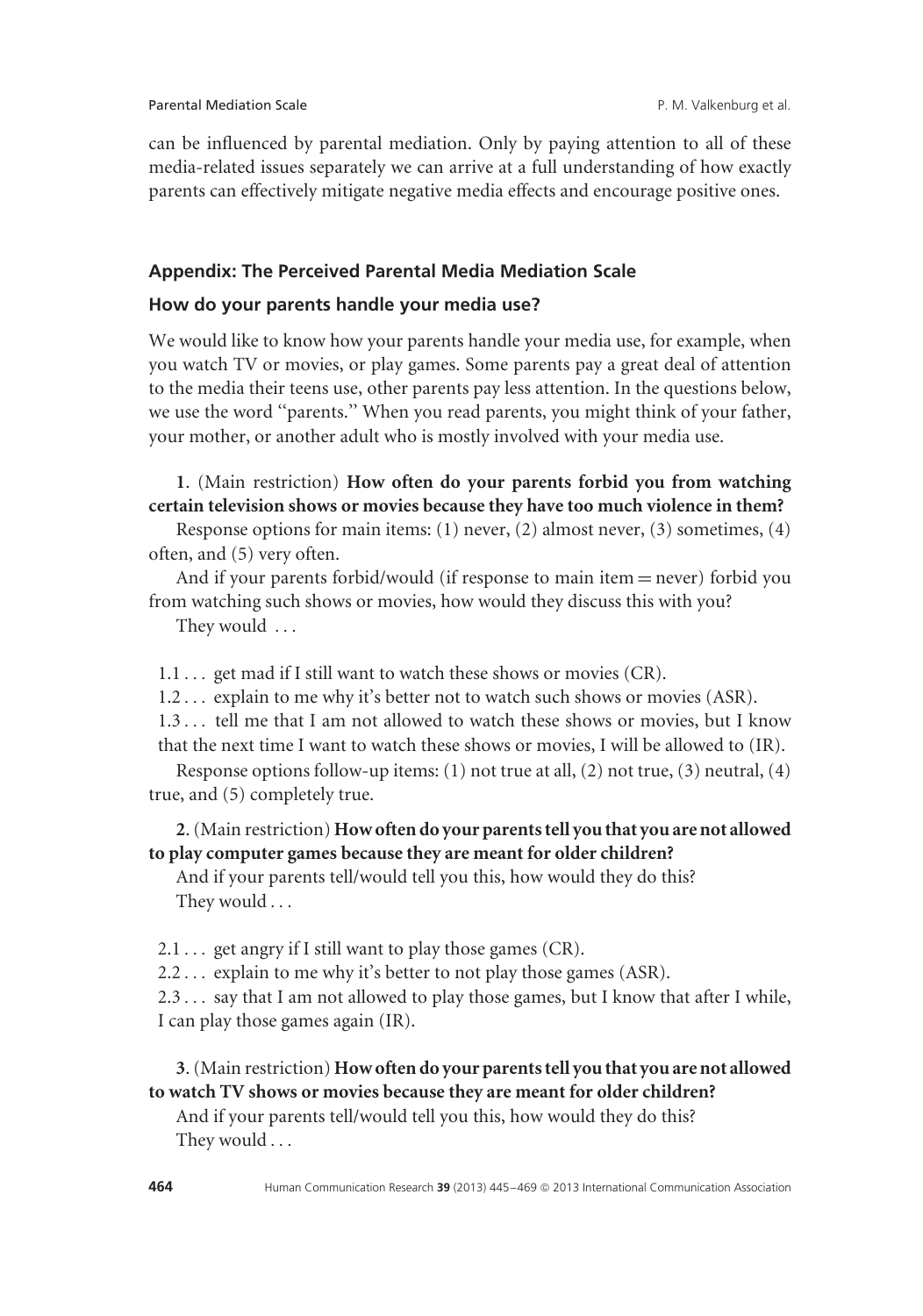3.1 *...* threaten to punish me if I want to watch those shows or movies after all  $(CR)$ .

3.2 *...* explain to me why it's best not to watch such shows or movies (ASR).

3.3 *...* tell me that I am not allowed to watch such TV shows or movies, but I know that the next time I want to watch these shows or programs, I will be allowed to (IR).

**4**. (Main restriction) **How often do your parents limit the amount of time you are allowed to spend playing computer games?**

And if your parents do/would do this, how would they discuss this with you? They would *...*

4.1 *...* threaten to punish me if I keep on gaming (CR).

4.2 *...* tell me why they don't want me to play games too much (ASR).

4.3 *...* tell me I am not allowed to, but I know that most of the time I can just keep on doing it (IR).

**5**. (Main active mediation) **How often do your parents tell you that fighting and shooting in the media (for example, in movies and games) is different than it is in real life?**

And if your parents tell/would tell (if response to main item  $5 =$  never) you this, how would they discuss this with you?

They would *...*

5.1 *...* only tell me how they would feel about it and are not interested in the opinion of others (CAM).

5.2 *...* be curious how I feel about this (ASAM).

**6**. (Main active mediation) **How often do your parents tell you that what you see in movies and commercials is different than real life?**

And if your parents tell/would tell you this, how would they discuss this with you? They would *...*

6.1 *...* value their own opinion more than mine (CAM).

6.2 *...* encourage me to voice my own opinion (ASAM).

**7**. (Main active mediation) **How often do your parents tell you that the people you see in the media (for example, on TV or in movies) are too harsh or rude to each other?**

And if your parents tell/would tell you this, how would they discuss this with you? They would *...*

7.1 *...* think they are right and I cannot do anything to change that (CAM).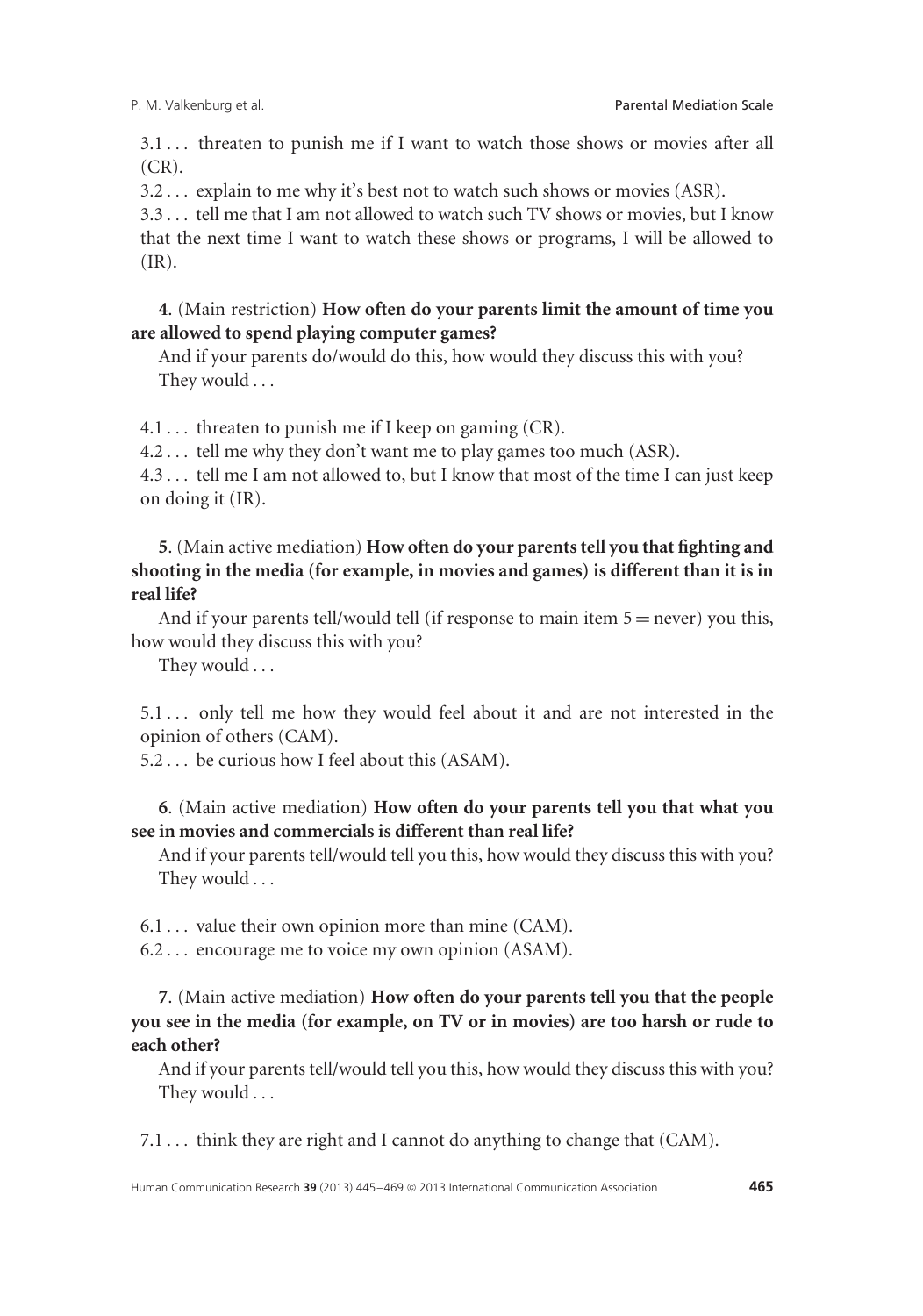Parental Mediation Scale **P. M. Valkenburg et al.** P. M. Valkenburg et al.

7.2 *...* be curious how I feel about this (ASAM).

**8**. (Main active mediation) **How often do your parents tell you that there is too much violence (fighting, shooting) in the media (for example, in movies or games)?**

And if your parents tell/would tell you this, how would they discuss this with you? They would *...*

8.1 *...* have an opinion on this and this cannot be changed (CAM).

8.2 *...*want to know what I think (ASAM).

---------------------

Note:  $CR =$  Controlling restriction;  $ASR =$  Autonomy-supportive restriction;  $IR = Inconsistent$  restriction;  $CAM = Controlling$  active mediation;  $ASAM =$ Autonomy-supportive active mediation.

### **References**

- An, S., & Lee, D. (2010). An integrated model of parental mediation: The effect of family communication on children's perception of television reality and negative viewing effects. *Asian Journal of Communication*, **20**, 389–403. doi: 10.1080/01292986.2010.496864
- Austin, E. W. (1993). The importance of perspective in parent-child interpretations of family communication patterns. *Journalism Quarterly*, **70**, 558–568.
- Austin, E., Bolls, P., Fujioka, Y., & Engelbertson, J. (1999). How and why parents take on the tube. *Journal of Broadcasting & Electronic Media*, **43**, 175–192.
- Austin, E., Pinkleton, B., & Fujioka, Y. (2000). The role of interpretation processes and parental discussion in the media's effects on adolescents' use of alcohol. *Pediatrics*, **105**, 343–349. doi: 10.1542/peds.105.2.343
- Barber, B. K., & Harmon, E. L. (2002). Violating the self: Parental psychological control of children and adolescents. In B. K. Barber (Ed.), *Intrusive parenting: How psychological control affects children and adolescents* (pp. 15–52). Washington, DC: APA.
- Bell, R. Q. (1968). A reinterpretation of the direction of effects in studies of socialization. *Psychological Review*, **75**, 81–95.
- Bjorkqvist, K., Lagerspetz, K. M., & Kaukiainen, A. (1992). Do girls manipulate and boys ¨ fight? *Aggressive Behaviour*, **18**, 117–127. doi: 10.1002/1098 2337(1992)18:2*<*117:: AIDAB2480180205*>*3.0.CO;2–3
- Brehm, S. S., & Brehm, J. W. (1981). *Psychological reactance: A theory of freedom and control*. San Diego, CA: Academic Press.
- Buijzen, M., Rozendaal, E., Moorman, M., & Tanis, M. (2008). Parent versus child reports of parental advertising mediation: Exploring the meaning of agreement. *Journal of Broadcasting & Electronic Media*, **52**, 509–525. doi: 10.1080/08838150802437180
- Buijzen, M., & Valkenburg, P. M. (2005). Parental mediation of undesired advertising effects. *Journal of Broadcasting & Electronic Media*, **49**, 153–165. doi: 10.1207/s15506878jobem 4902\_1
- Byrne, S., & Lee, T. (2011). Toward predicting youth resistance to internet risk prevention strategies. *Journal of Broadcasting & Electronic Media*, **55**, 90–113. doi: 10.1080/08838151. 2011.546255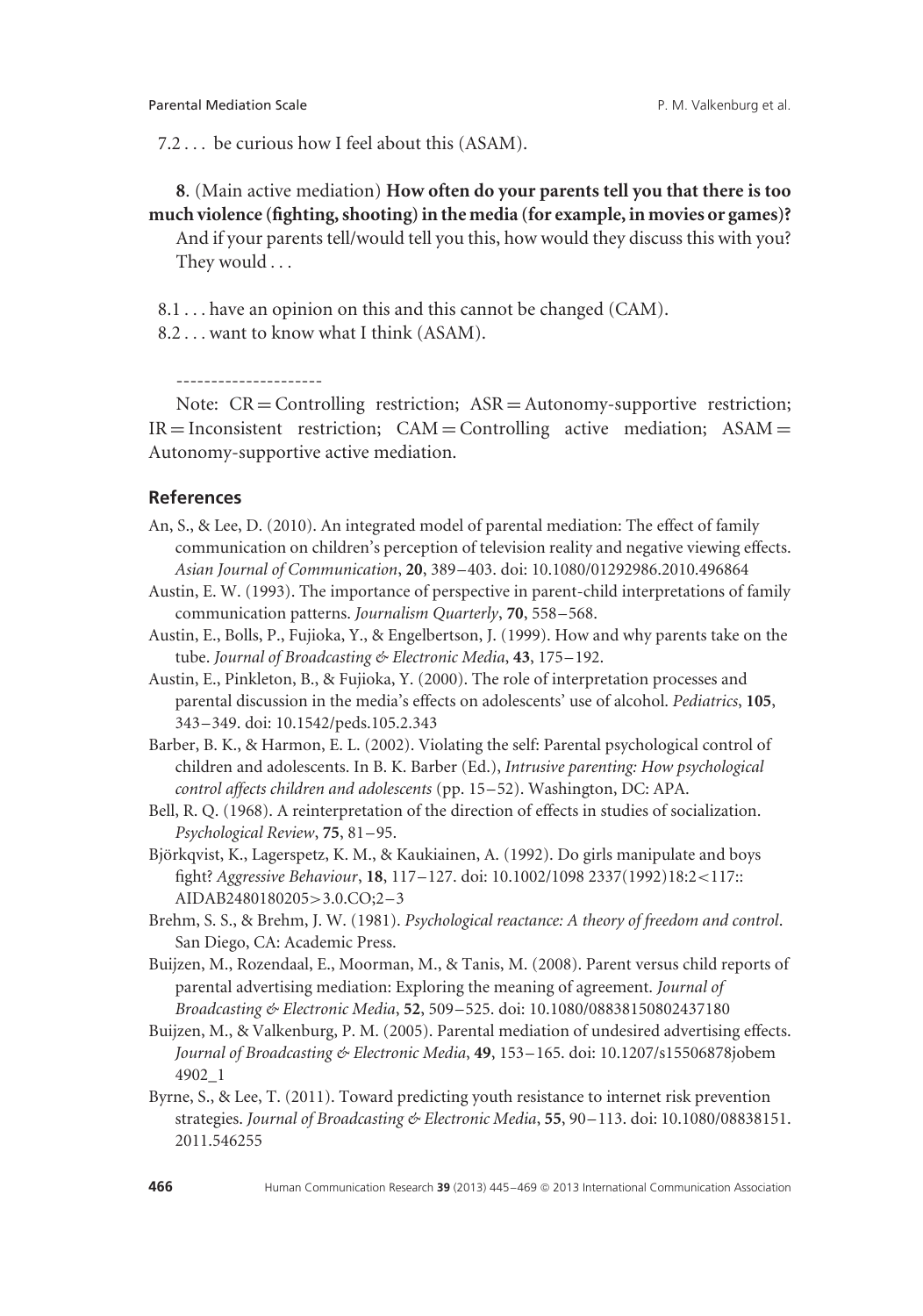- Cronbach, L. J. (1951). Coefficient alpha and the internal structure of tests. *Psychometrika*, **16**, 297–334.
- Dailey, R. M., Richards, A. A., & Romo, L. K. (2010). Communication with significant others about weight management: The role of confirmation in weight management attitudes and behaviors. *Communication Research*, **37**(5), 644–673. doi: 10.1177/0093650210362688
- Darling, N., & Steinberg, L. (1993). Parenting style as context: An integrative model. *Psychological Bulletin*, **113**, 487–496. doi: 10.1037/0033-2909.113.3.487
- Deci, E. L., & Ryan, R. M. (2000). The ''what'' and ''why'' of goal pursuits: Human needs and the self-determination of behavior. *Psychological Inquiry*, **11**, 227–268. doi: 10.1207/ S15327965PLI1104\_01
- Fujioka, Y., & Austin, E. W. (2003). The implications of vantage point in parental mediation of television and child's attitudes toward drinking alcohol. *Journal of Broadcasting & Electronic Media*, **47**, 418–434. doi: 10.1207/s15506878jobem4703\_6
- Gardner, F. E. M. (1989). Inconsistent parenting: Is there evidence for a link with children's conduct problems. *Journal of Abnormal Child Psychology*, **17**, 223–233. doi: 10.1007/ BF00913796
- Goodman, R. (1997). The strengths and difficulties questionnaire: A research note. *Journal of Child Psychology and Psychiatry, and Allied Disciplines*, **38**, 581–586. doi: 10.1111/ j.1469-7610.1997.tb01545.x
- Grolnick, W. S. (2003). *The psychology of parental control: How well-meant parenting backfires*. Mahwah, NJ: Erlbaum.
- Grolnick, W. S., Deci, E. L., & Ryan, R. M. (1997). Internalization within the family: The self-determination theory perspective. In J. E. Grusec & L. Kuczynski (Eds.), *Parenting and children's internalization of values* (pp. 135–161). New York, NY: Wiley.
- Gustafson, D. H., Hawkins, R., McTavish, F., Pingree, S., Chen, W. C., Volrathongchai, K., et al. (2008). Internet-based interactive support for cancer patients: Are integrated systems better? *Journal of Communication*, **58**, 238–257. doi: 10.1111/j.1460-2466. 2008.00383.x
- Hatcher, L. (1994). *Step-by-step approach to using the SAS system for factor analysis and structural equation modeling*. Cary, NC: SAS Institute.
- Hoffner, C., & Buchanan, M. (2002). Parents' responses to television violence: The third-person perception, parental mediation, and support for censorship. *Media Psychology*, **4**, 231–252. doi: 10.1207/S1532785XMEP0403\_02
- Huston, A., & Wright, J. C. (1994). Educating children with television: The forms of the medium. In D. Zillmann, J. Bryant & A. C. Huston (Eds.), *Media, children, and the family: Social scientific, psychodynamic, and clinical perspectives* (pp. 73–84). Hillsdale, NJ: Lawrence Erlbaum.
- James, L. R., Mulaik, S. A., & Brett, J. (1982). *Causal analysis: Models, assumptions and data*. Beverly Hills, CA: Sage.
- Jansma, J., & Coole, R. (1996). *GKS-II, gezins klimaat schaal. handleiding*. Lisse, The Netherlands: Swets & Zeitlinger.
- Joussemet, M., Landry, R., & Koestner, R. (2008). A self-determination theory perspective on parenting. *Canadian Psychology*, **49**, 194–200. doi: 10.1037/a0012754
- Kline, R. B. (2005). *Principles and practice of structural equation modeling* (2nd ed.). New York, NY: Guilford Press.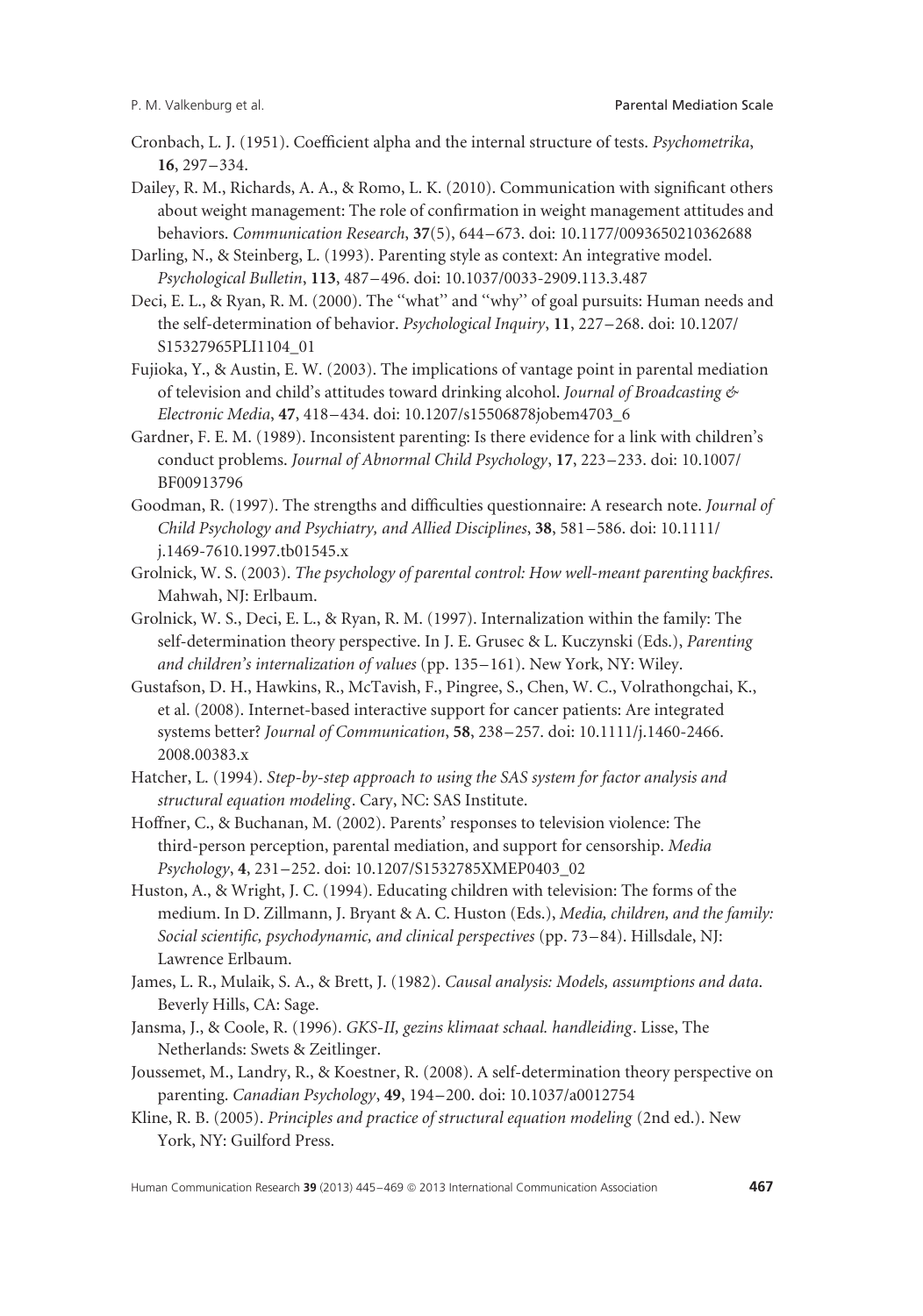- Lee, S., & Chae, Y. (2007). Children's internet use in a family context: Influence on family relationships and parental mediation. *Cyberpsychology & Behavior*, **10**, 640–644. doi: 10.1089/cpb.2007.9975
- Lee, S., & Chae, Y. (2012). Balancing participation and risks in children's internet use: The role of internet literacy and parental mediation. *Cyberpsychology, Behavior and Social Networking*, **15**, 257–262. doi: 10.1089/cyber.2011.0552
- Livingstone, S., & Helsper, E. J. (2008). Parental mediation of children's internet use. *Journal of Broadcasting & Electronic Media*, **52**, 581–599. doi: 10.1080/08838150802437396
- Mesch, G. S. (2009). Parental mediation, online activities, and cyberbullying. *Cyberpsychology & Behavior*, **12**, 387–393. doi: 10.1089/cpb.2009.0068

Moos, R. H., & Moos, B. S. (1994). *Family environment scale manual* (3rd ed.). Palo Alto, CA: Consulting Psychologist Press.

- Nathanson, A. I. (1999). Identifying and explaining the relationship between parental mediation and children's aggression. *Communication Research*, **26**, 124–143. doi: 10.1177/009365099026002002
- Nathanson, A. I. (2001a). Parent and child perspectives on the presence and meaning of parental television mediation. *Journal of Broadcasting & Electronic Media*, **45**, 201–220. doi: 10.1207/s15506878jobem4502\_1
- Nathanson, A. I. (2001b). Parents versus peers: Exploring the significance of peer mediation of antisocial television. *Communication Research*, **28**, 251–274. doi: 10.1177/00936 5001028003001
- Nathanson, A. I. (2004). Factual and evaluative approaches to modifying children's responses to violent television. *Journal of Communication*, **54**, 321–336. doi: 10.1111/j.1460-2466. 2004.tb02631.x
- Nikken, P., & Jansz, J. (2006). Parental mediation of children's videogame playing: A comparison of the reports by parents and children. *Learning, Media & Technology*, **31**, 181–202.
- Noar, S. (2003). The role of structural equation modeling in scale development. *Structural Equation Modeling*, **10**, 622–647. doi: 10.1207/S15328007SEM1004\_8
- Nucci, L. (2007). *The personal domain*. Studies in social and moral development and education. Retrieved from http://tigger.uic.edu/∼lnucci/MoralEd/articles.html
- Patterson, G. R. (1979). A performance theory of coercive family interaction. In R. B. Cairns (Ed.), *The analysis of social interactions: Methods, issues and illustrations* (pp. 119–163). Hillsdale, NJ: Erlbaum.
- Pettit, G. S., Bates, J. E., & Dodge, K. A. (1997). Supportive parenting, ecological context, and children's adjustment: A seven-year longitudinal study. *Child Development*, **68**, 908–923. doi: 10.1111/j.1467-8624.1997.tb01970.x
- Pollak, S. D. (2012). The role of parenting in the emergence of human emotion: New approaches to the old nature-nurture debate. *Parenting: Science and Practice*, **12**, 232–242. doi: 10.1080/15295192.2012.683363
- Rosen, L. D., Cheever, N. A., & Carrier, L. M. (2008). The association of parenting style and child age with parental limit setting and adolescent MySpace behavior. *Journal of Applied Developmental Psychology*, **29**(6), 459–471. doi: 10.1016/j.appdev.2008.07.005
- Ryan, R. M. (1982). Control and information in the intrapersonal sphere: An extension of cognitive evaluation theory. *Journal of Personality and Social Psychology*, **43**, 450–461. doi: 10.1037//0022-3514.43.3.450